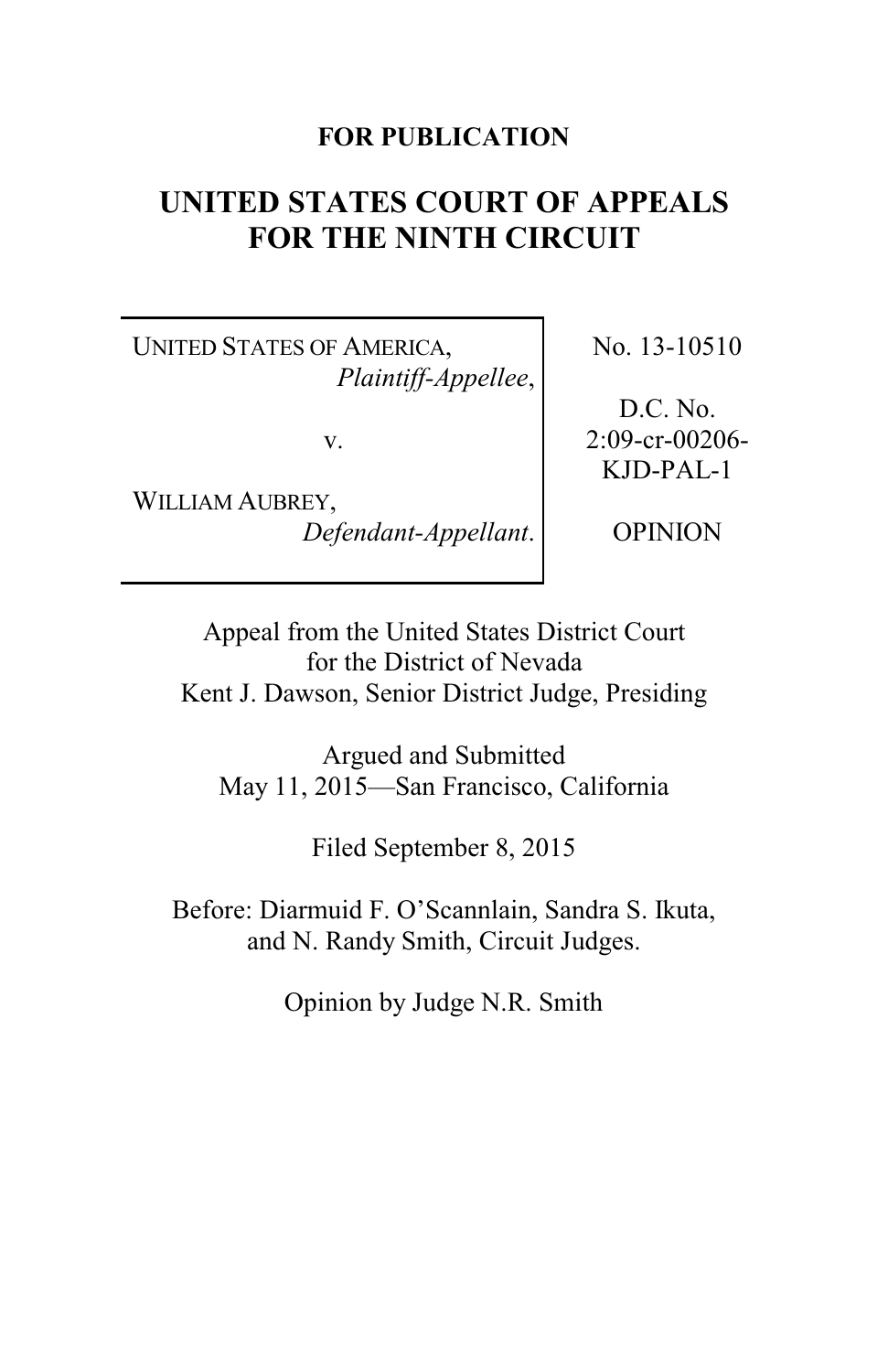## **SUMMARY\***

### **Criminal Law**

The panel affirmed a conviction and sentence for two counts of conversion and misapplication of funds from a tribal organization, in violation of 18 U.S.C. § 1163.

The defendant is a contractor who owned a controlling interest in, and managed and controlled, two construction companies. His conviction resulted from his involvement in projects he performed for the Navajo Nation.

The panel held that for purposes of § 1163, funds paid from an Indian tribal organization to a contractor continue to be "property belonging to any Indian tribal organization," as long as the tribal organization maintains sufficient supervision and control of disbursed funds and their ultimate use. The panel held that a reasonable jury could find (a) that the funds misappropriated or converted by the defendant belonged to a tribal organization, even if the funds were considered reimbursement for work already completed; and (b) that the Navajo Housing Authority had sufficient supervision and control of the funds allocated to it by the U.S. Department of Housing and Urban Development pursuant to the Native American Housing Assistance and Self-Determination Act. The panel concluded that there was sufficient evidence for a rational jury to conclude beyond a reasonable doubt that the defendant was misappropriating the tribal funds.

**<sup>\*</sup>** This summary constitutes no part of the opinion of the court. It has been prepared by court staff for the convenience of the reader.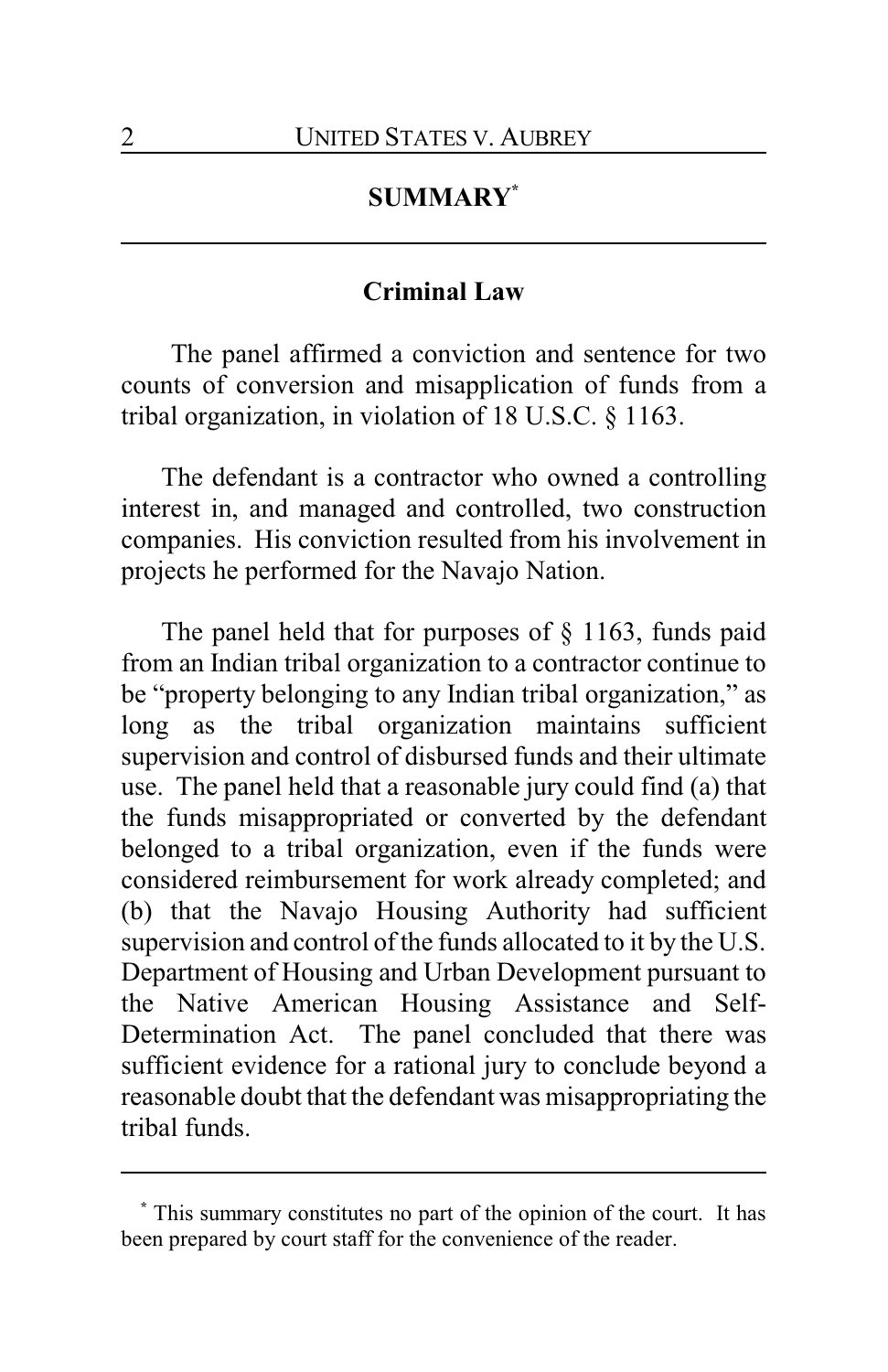The panel held that the district court did not err by not requiring a prosecution witness, a forensic auditor with HUD's Office of Inspector General, to be certified as an expert; and that the district court did not abuse its discretion by allowing the witness's summary charts to be admitted into evidence. The panel held that the district court did not err in instructing the jury.

The panel held that the district court did not err in applying sentence enhancements for loss more than \$1,000,000 but not more than \$2,500,000 and abuse of trust.

## **COUNSEL**

Michael J. Kennedy (argued), Chief Assistant Federal Public Defender, Rene Valladares, Federal Public Defender, Reno, Nevada, for Defendant-Appellant.

Scott A.C. Meisler (argued), Sung-Hee Suh, Deputy Assistant Attorney General, and Leslie R. Caldwell, Assistant Attorney General, United States Department of Justice, Criminal Division, Appellate Section, Washington, D.C.; Daniel G. Bogden, United States Attorney, Elizabeth Olson White, Appellate Chief, Kathryn Newman and Adam McMeen Flake, Assistant United States Attorneys, Las Vegas, Nevada, for Plaintiff-Appellee.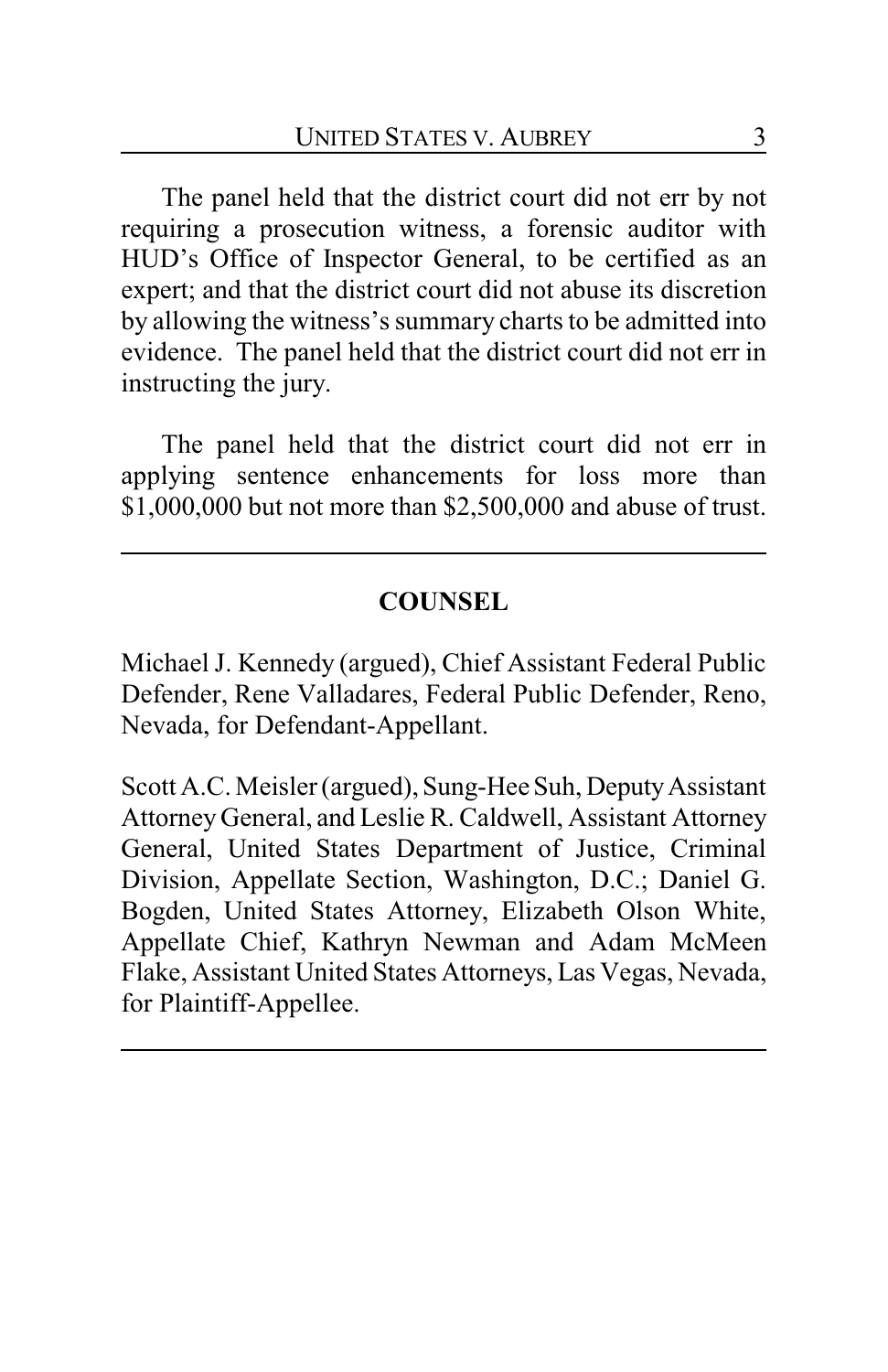#### **OPINION**

N.R. SMITH, Circuit Judge:

For purposes of 18 U.S.C. § 1163, funds paid from an Indian tribal organization to a contractor continue to be "property belonging to any Indian tribal organization," as long as the tribal organization maintains sufficient supervision and control of disbursed funds and their ultimate use. Accordingly, we reject William Aubrey's contention that the evidence presented at his trial was insufficient to prove that he converted or misused property belonging to an Indian tribal organization in violation of 18 U.S.C. § 1163. We also deny Aubrey's other challenges to his conviction and sentencing.

#### **BACKGROUND<sup>1</sup>**

## *A. Overview of the federal funding of tribal housing projects*

Under the Native American Housing Assistance and Self-Determination Act, 25U.S.C. §§ 4101–4212 ("NAHASDA"), the U.S. Department of Housing and Urban Development ("HUD") allocates federal money to Indian tribes to fund the construction andmaintenance of affordable housing on Indian reservations. HUD evaluates a tribe's specific needs and then

**<sup>1</sup>** Aubrey contends that there was insufficient evidence that he converted or misapplied housing grant funds that belonged to an Indian tribal organization or were entrusted to that organization's agents. Therefore, we present the facts "in the light most favorable to the prosecution." *United States v. Hicks*, 217 F.3d 1038, 1041 (9th Cir. 2000).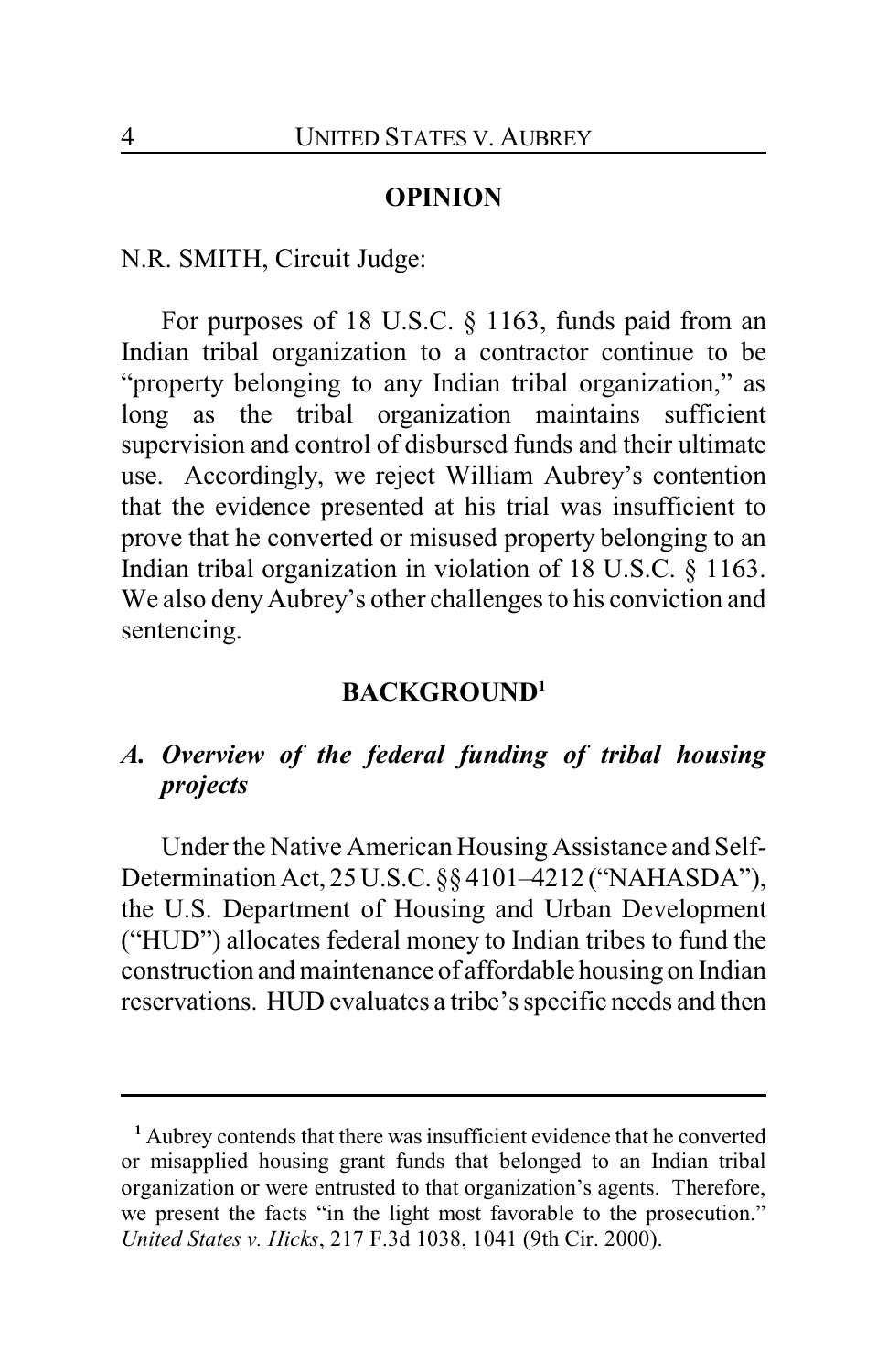allocates money to the tribe, such funds are then termed a block grant.

The Navajo Nation receives the largest amount of NAHASDA block grant funds in the country. The Navajo Housing Authority ("NHA"), the Navajo tribal organization designated to receive the block grant funds from HUD,**<sup>2</sup>** received approximately ninety million dollars annually between the years of 2000 and 2004. To be eligible to receive NAHASDA block grant funds, the NHA must file an annual Indian Housing Plan to specify how the funds are to be used. Once the NHA's Housing Plan is approved by HUD, the NAHASDA funds are then allocated to the NHA. However, even after the funds are allocated, they are not immediately delivered to the NHA. Instead, the allocated funds are only released by HUD when the NHA submits requests, accompanied by supporting documentation, that eligible work under the Housing Plan has been performed. For example, after a roofer completes work on houses under the NHA's Housing Plan, the roofer submits a bill (either directly or through a contractor) to the NHA. The NHA then requisitions the funds from HUD, who releases the funds to the NHA in the form of a draw. Those funds must then be used to pay the subcontractor whose work supported the requisition (in this example, the roofer). The funds cannot be used for other purposes. In short, NAHASDA funds must be spent solely on work that is (a) eligible under the statute, (b) approved under the Indian Housing Plan, and (c) verified as completed by the responsible tribal organization. 25

**<sup>2</sup>** Tribal organizations, such as the NHA, authorized by tribal governments to receive grant funds and to provide assistance for affordable housing for Indians are known, under NAHASDA, as "tribally designated housing entities." 25 U.S.C. § 4103(22).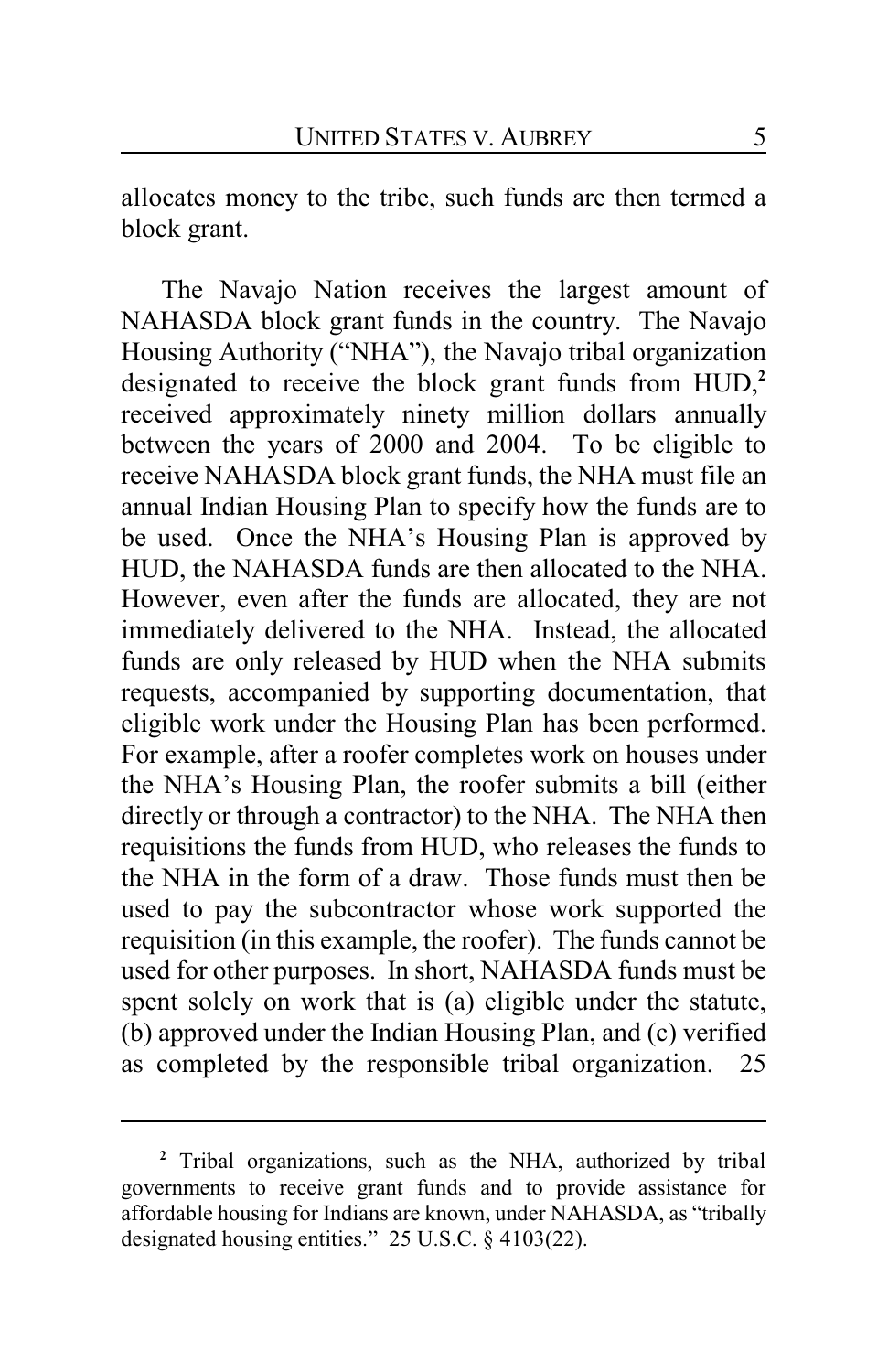U.S.C. § 4111(g) ("[A]mounts provided under a grant under this section may be used only for affordable housing activities under subchapter II of this chapter that are consistent with an Indian housing plan approved under section 4113 of this title.").

NHA does not undertake all housing projects on the Navajo Nation Reservation on its own. Because of the Reservation's size and political diversity (the Reservation covers over 25,000 square miles and is divided into 110 chapters, which are comparable to county governments), the NHA delegated responsibility for requisitioning and disbursing NAHASDA funds to a number of sub-grantees. One such sub-grantee was the Fort Defiance Housing Corporation ("FDHC"). The FDHC was a non-profit organization (formed under the laws of the Navajo Nation) and was delegated responsibility for the administration of NAHASDA funds to provide housing to the Navajo people. FDHC signed formal sub-grant agreements with NHA, pledging to adhere to the annual Indian Housing Plans submitted by NHA and also to abide by the governing federal and Navajo Nation laws and regulations. In its sub-grant agreement, FDHC understood and agreed that NAHASDA block grant funds would be allotted "on a cost reimbursement basis" through HUD's line-of-credit system. To obtain NAHASDA funds, FDHC had to submit a standard requisition form (supported by relevant documents such as bills and invoices), identifying the funding-eligible work performed during the relevant period, requesting payment, and agreeing to return any excess funds. NHA inspectors would then verify that the claimed work had actually been completed and approve FDHC's request. Once the request was approved, HUD would release the NAHASDA funds to NHA, which would issue a check to FDHC. Once the funds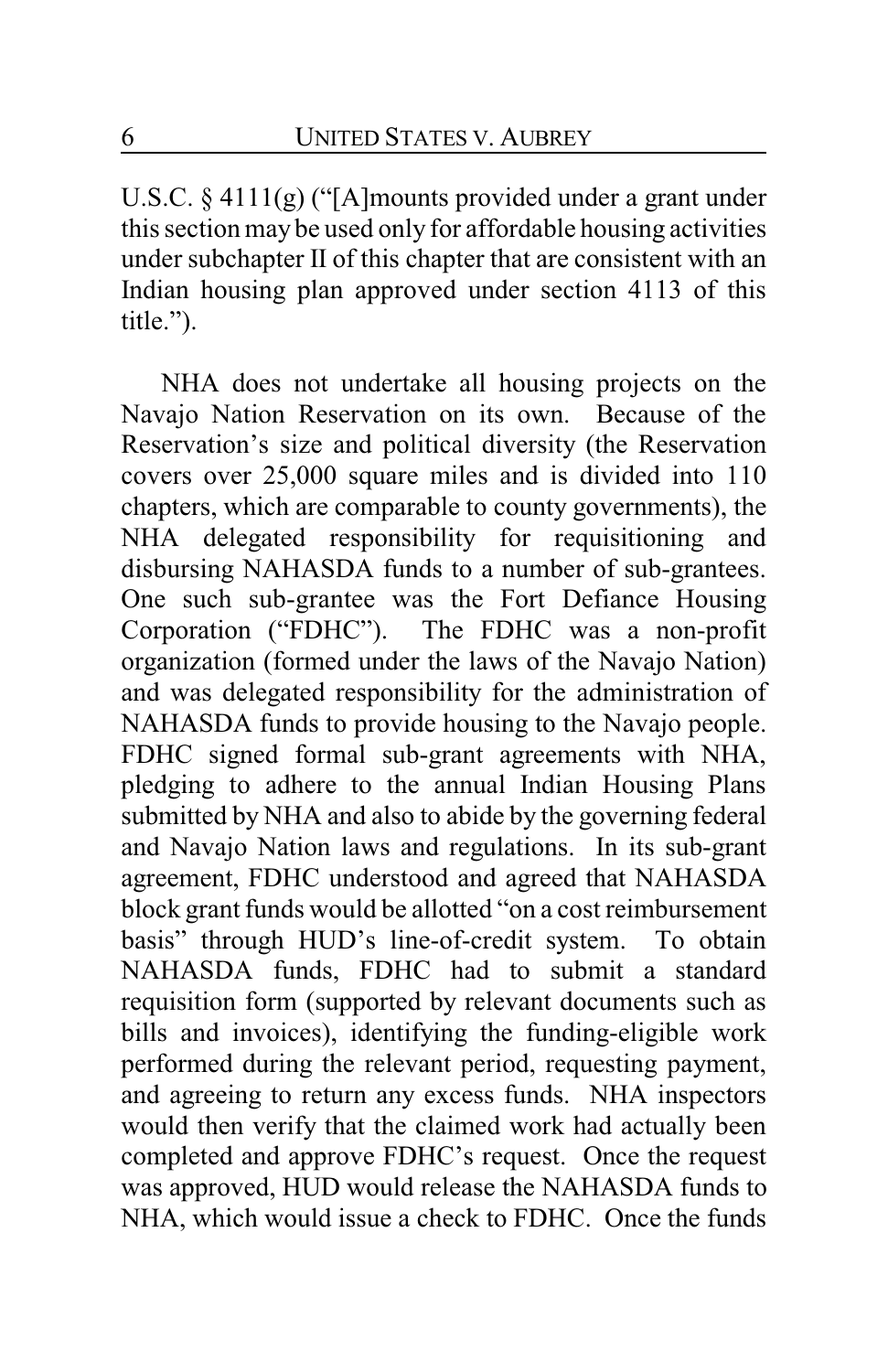were in FDHC's possession, it had a fiduciary duty to manage the funds and to pay them to the party who had performed the work that formed the basis for the requisition.

## *B. FDHC and Lodgebuilder's Relationship*

William Aubrey is a contractor who owned a controlling interest in, and actively managed and controlled, two construction companies: Lodgebuilder, Inc., a Nevada forprofit corporation, and Lodgebuilder Management, Inc., a Montana corporation (collectively, "Lodgebuilder"). Aubrey has had a long history of building houses on Indian lands throughout the country. Aubrey's conviction, at issue in this appeal, resulted from his involvement in projects he performed for the Navajo Nation from 2000 to 2004.

Between 1996 and 2004, Lodgebuilder and FDHC entered into a series of development, construction, and consulting agreements for various projects throughout the Navajo Nation Reservation. In fact, Lodgebuilder's and FDHC's relationship became so intertwined that FDHC's Chief Operations Officer, Marcus Tulley, testified at trial that Aubrey, as the person managing and controlling Lodgebuilder, had the real authority over FDHC's finances and financial management. By mid-2002, FDHC's relationship with Lodgebuilder had raised red flags with HUD's Southwest Office of Native American Programs ("SWONAP"). SWONAP issued a report in August 2002 addressing various issues arising from that relationship, ultimately finding that FDHC was in violation of fiscal controls and was unable to substantiate that NAHASDA funds were being used solely for authorized purposes.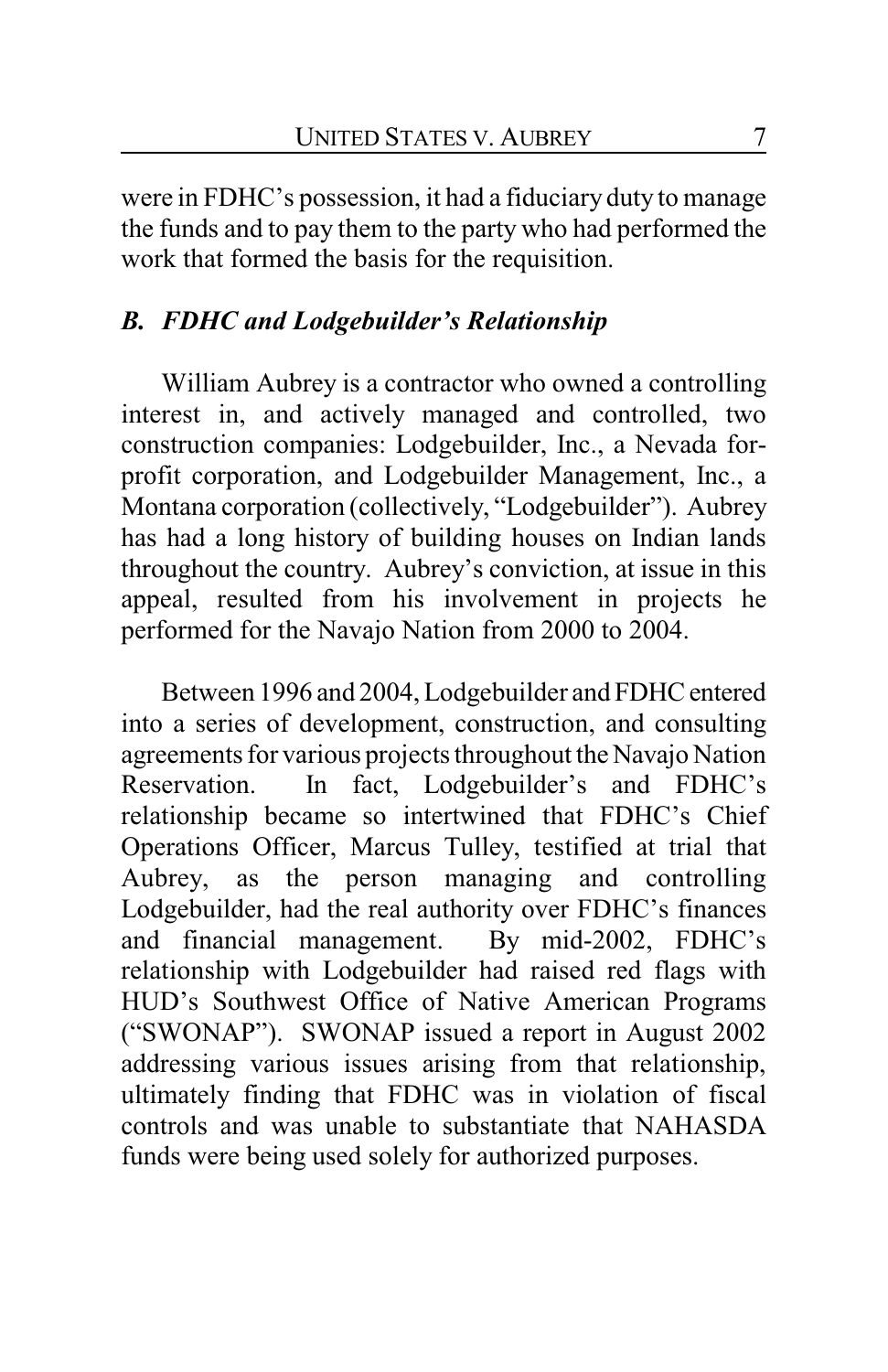Notwithstanding those findings, FDHC entered into a renewed five-year agreement (the "Consultant Agreement") with Lodgebuilder in October 2002. The Consultant Agreement stated that Lodgebuilder would provide construction management services for FDHC's projects, including preparing the monthly payment requests for approval by FDHC and NHA, distributing the NAHASDA funds awarded to FDHC to the suppliers and contractors who performed the work, and securing the third-party funding needed to cover the full cost of the projects. As for Lodgebuilder's own compensation, the agreement specified that Lodgebuilder would be paid like the other companies that Lodgebuilder was regulating–on a line-item basis in accordance with NAHASDA cost guidelines.

### *C. The Chilchinbeto project*

Two months after entering into the Consultant Agreement, NHA submitted its 2003 Indian Housing Plan to HUD. The Indian Housing Plan requested \$9.374 million in NAHASDA funds for a housing development to be built in Chilchinbeto, Arizona during the 2003 fiscal year. This amount was in addition to \$2.26 million in NAHASDA grant funds that had been allocated during the 2002 fiscal year to get the project started. In May 2003, the FDHC entered into a sub-grant agreement with NHA whereby the FDHC agreed to build 90 units at Chilchinbeto, utilizing the \$11.6 million in allocated NAHASDA funds. As directed by the Consultant Agreement, FDHC delegated the management of the Chilchinbeto project to Lodgebuilder (and thereby to Aubrey).

Construction at Chilchinbeto began in the summer of 2003. Lodgebuilder prepared monthly requisition requests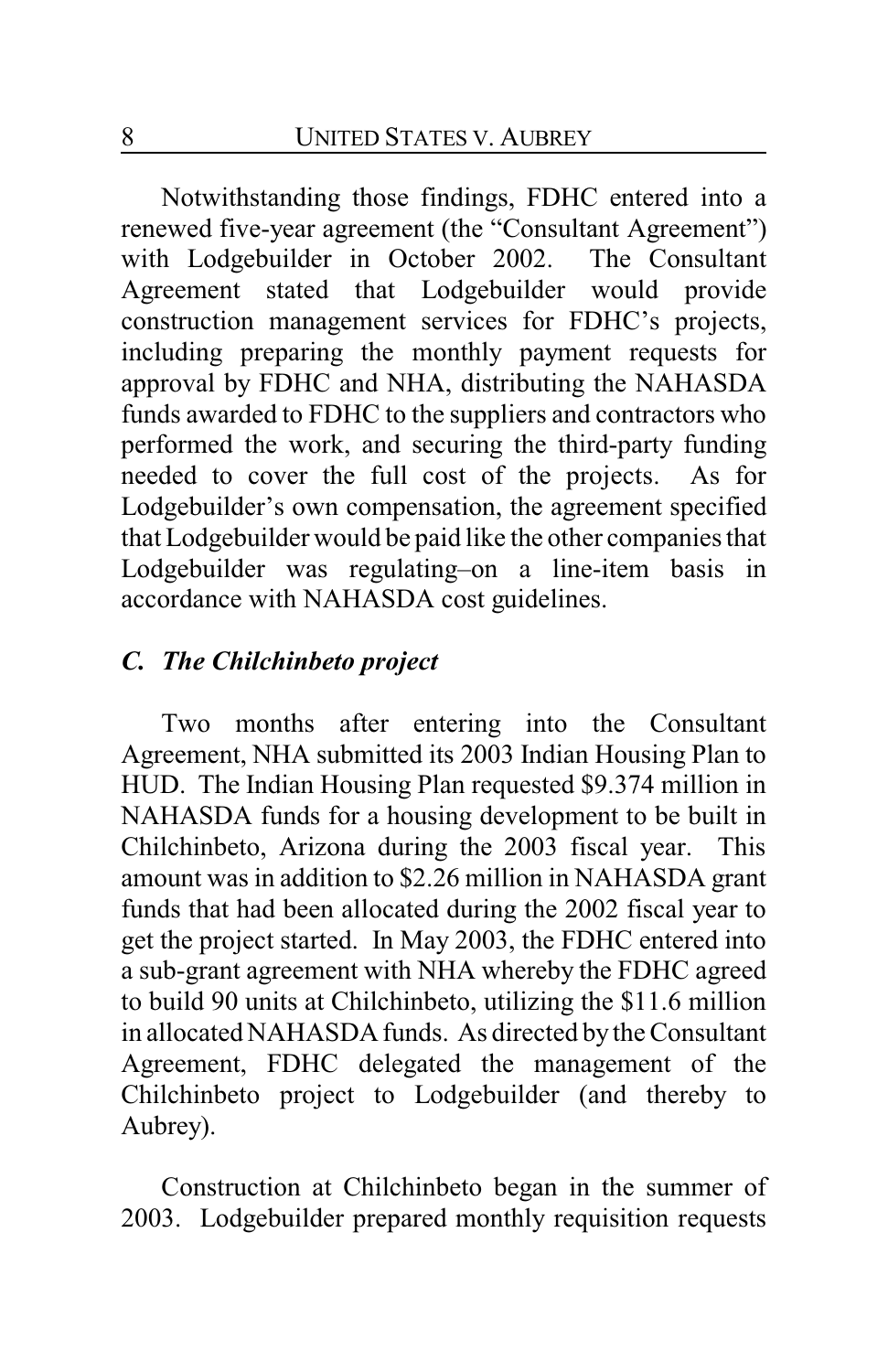that FDHC signed and submitted to NHA. NHA then verified that the work had been completed, drew funds from its HUD line of credit, and issued checks to FDHC. FDHC then issued checks to Lodgebuilder, which Aubrey endorsed and deposited into his joint money market account that he shared with his wife, Brenda Todd. Through the relevant periods of time, the NHA received \$9,593,000 in NAHASDA funds, of which \$9,164,573 was deposited into Aubrey's bank account.

Aubrey used his money market account both for professional payments on the Chilchinbeto job and for personal expenses.**<sup>3</sup>** Thus, once the funds were deposited into Aubrey's account, it became extremely difficult to trace how he was using the NAHASDA funds. He also transferred money from the joint account to another personal account to finance gambling debts and buy jewelry.

The commingling of NAHASDA funds with personal finances did not seem to prevent Aubrey from paying the subcontractors doing the work at Chilchinbeto during the early phases of the job. However, starting in the spring of 2004, Aubrey's longtime employee, Dale Rowton, heard complaints that contractors were not being paid for the work they had completed. After hearing the complaints, Rowton asked Aubrey if the contractors could be paid. Aubrey told Rowton not to release checks, because NHA had not paid Lodgebuilder on the requested draws. However, contrary to Aubrey's statement to Rowton, NHA had (with a few exceptions) paid all eligible work expenses listed in FDHC's requisitions totaling more than \$9.1 million through June 2004. NHA's payments were for completed work, such as

**<sup>3</sup>** Both parties agree that Aubrey was not legally obligated to keep NAHASDA funds separate from his other funds.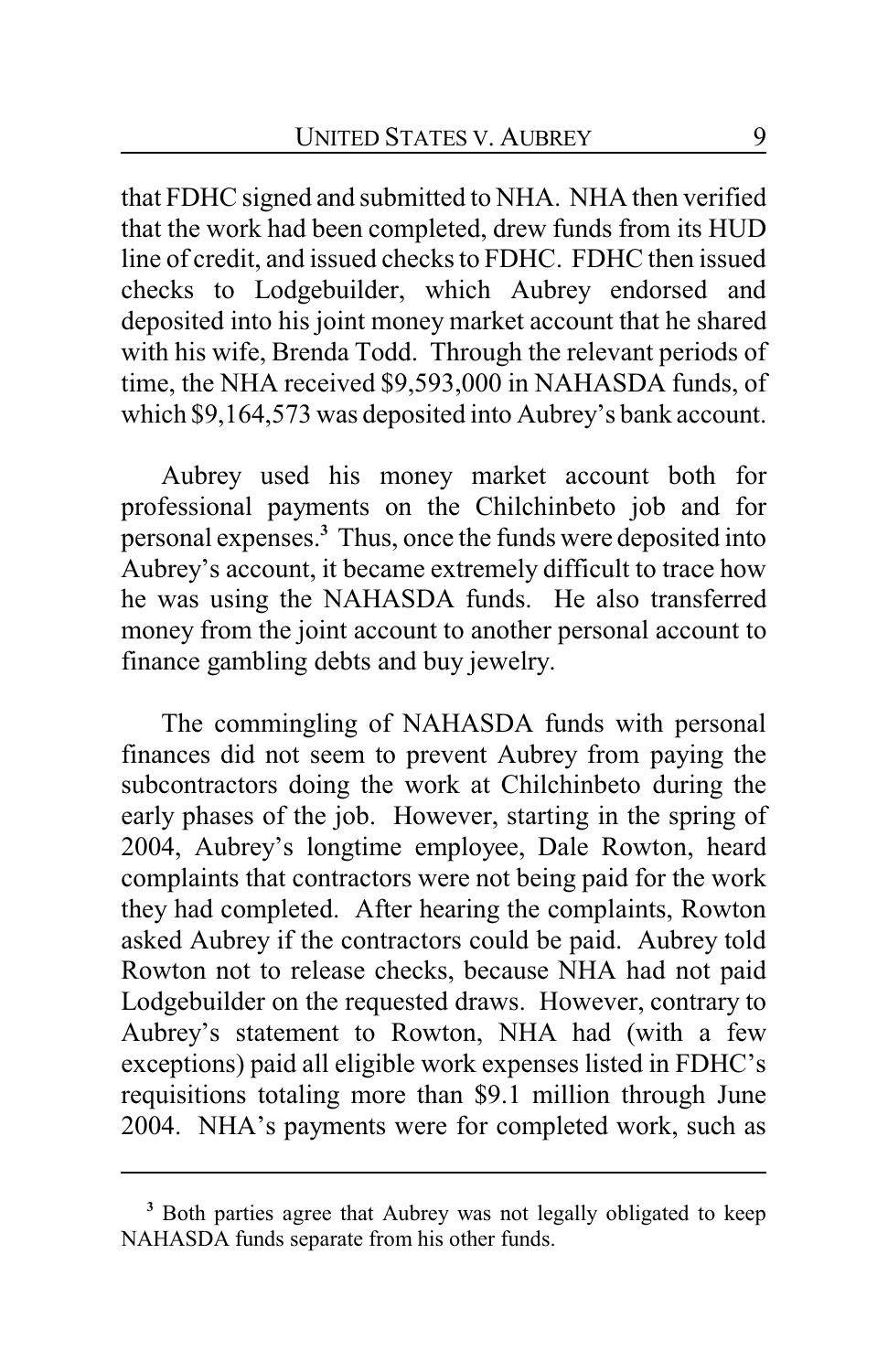site electrical work, flooring, and stucco work; however, Aubrey did not pay many of these companies.

The government points to the experience of Four States Electric as its clearest example of Aubrey's failure to use NAHASDA requisitioned funds for their designated purpose. In March 2004, Four States contacted Rowton to bid on electrical work at Chilchinbeto. Rowton accepted Four States's bid and signed a contract with the company on behalf of FDHC. Four States performed the agreed-upon work in March and April 2004 and submitted timely bills to FDHC. The ensuing requisitions reflected Four States's performance and requested the contracted bid of a total of \$200,000 in NAHASDA funds for site electrical work. On each occasion, NHA issued checks containing the requested amounts to FDHC, which passed the funds to Aubrey. Aubrey, in turn, deposited those funds at his bank and moved them among his various accounts. Aubrey used the funds to pay personal expenses, including payments to two casinos totaling more than \$100,000 in May 2004 and another \$50,000 payment to the Paris Casino in June 2004. Yet neither FDHC nor Aubrey (on FDHC's behalf) paid Four States Electric.

After learning that FDHC failed to pay vendors and contractors at Chilchinbeto, NHA terminated FDHC's subgrant agreement and investigated the whereabouts of the NAHASDA funds. When the finance officials were able to review Lodgebuilder's finances, NHA confirmed that Aubrey had failed to pay numerous contractors and vendors for their work at Chilchinbeto and could not verify all of Lodgebuilder's claimed expenditures as permissible. An audit (conducted in the course of FDHC's subsequent bankruptcy) determined that Lodgebuilder had received \$11.6 million in NAHASDA funds for the Chilchinbeto project in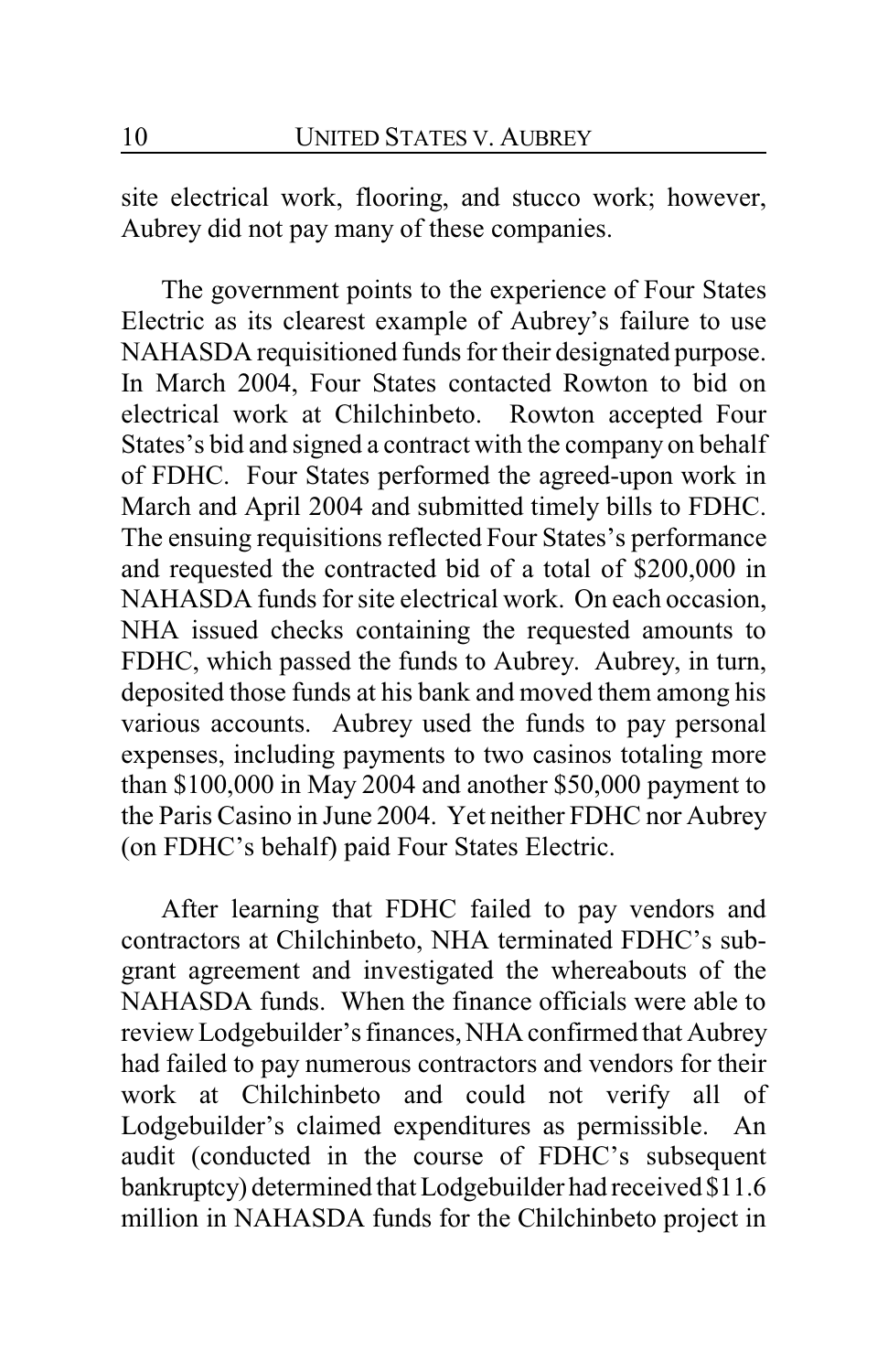fiscal years 2002 and 2003, but that Lodgebuilder continued to owe \$1,562,921 to vendors who had worked on the project. The audit also concluded that, because Lodgebuilder had received \$11.6 million in NAHASDA funds but could only verify \$7,098,659 in expenses for the project, Lodgebuilder should have had \$4,501,341 in grant funds from which it could have paid the subcontractors.

### *D. Aubrey's Trial and Sentencing*

In December 2012, a grand jury returned a second superseding indictment charging Aubrey with (among other counts) two counts (Counts Four and Five) of conversion and misapplication of funds from a tribal organization, in violation of 18 U.S.C. § 1163.

Aubrey's trial began on April 9, 2013, and continued for fifteen days. One of the prosecution witnesses was James Hoogoian, a forensic auditor with the HUD's Office of Inspector General. Hoogoian introduced a series of charts reflecting the movement of funds among Aubrey's business and personal accounts, following each NHA requisition payment between July 2003 and June 2004. Hoogoian prepared the charts by reviewing multiple bankers' boxes worth of documents and tracking the series of transactions that consumed each deposit. When questioned by the prosecutor, Hoogoian agreed that he followed a procedure "similar in concept" to the "last-in-first-out" accounting method. Aubrey objected to Hoogoian's testimony, arguing that Hoogoian was testifying as an expert even though he had not been certified. The government responded that Hoogoian was providing foundation for the charts to be introduced as summary exhibits under Federal Rule of Evidence 1006, which allows parties to "use a summary, chart, or calculation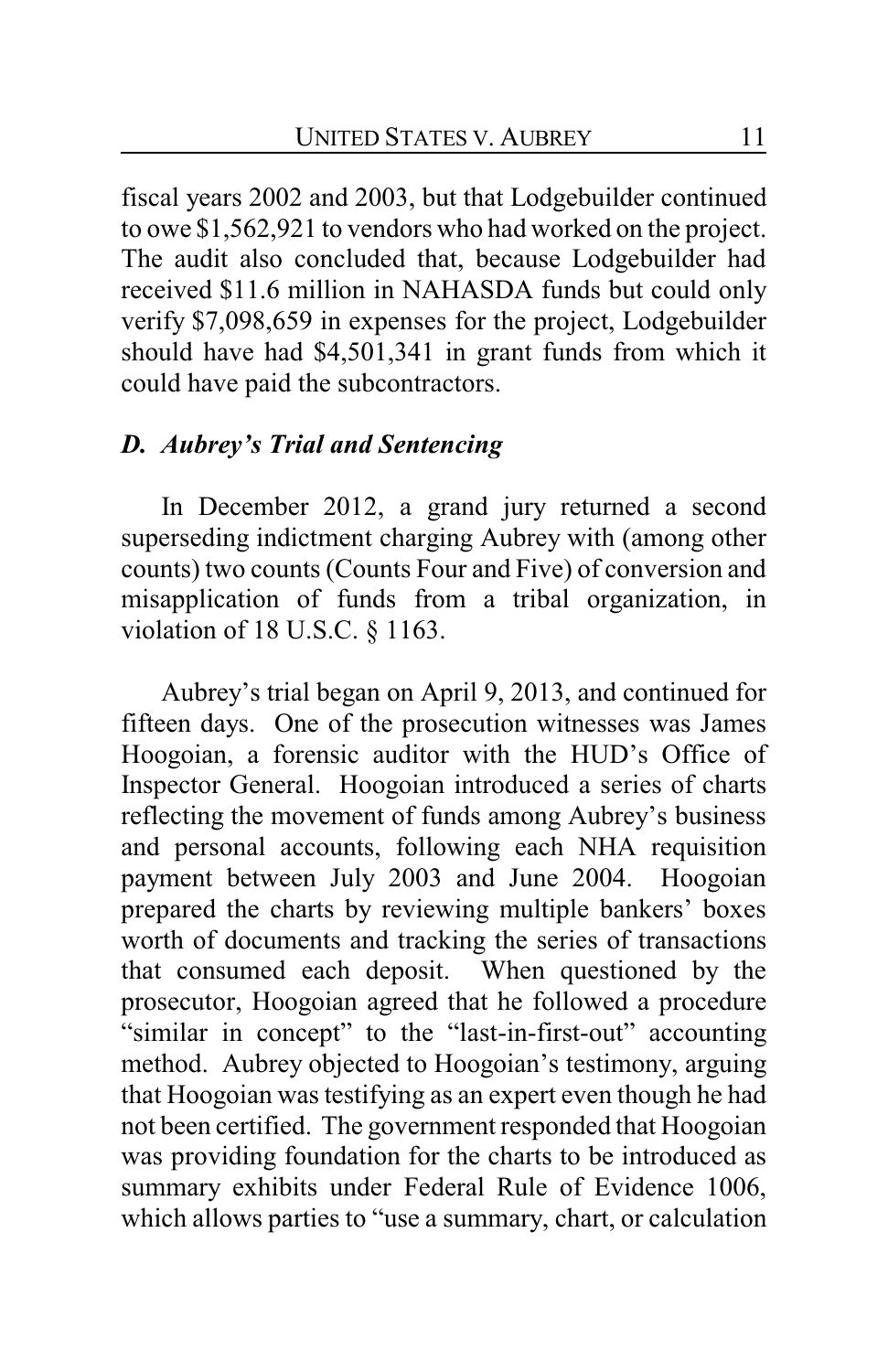to prove the content of voluminous writings . . . that cannot be conveniently examined in court." The district court admitted the exhibits over Aubrey's objection, and allowed Aubrey a continuing objection to the testimony. The court also denied Aubrey's subsequent motion for a mistrial.

After the government rested its case, Aubrey moved for a judgment of acquittal on Counts Four and Five pursuant to Federal Rule of Criminal Procedure 29(a). The district court subsequently denied the motion.

At the close of the trial, Aubrey objected to two of the court's proposed jury instructions. Proposed Jury Instruction No. Fifteen, which addressed Count Four, outlined in part:

> In order to convict defendant AUBREY of this offense, the government must prove each of the following elements beyond a reasonable doubt:

> *First*, that during the period from May 20, 2004, to on or about June 8, 2004, defendant Aubrey knowingly and wilfully converted to his own use or wilfully misapplied money or funds; and

> *Second*, that those funds or that money belonged to an Indian tribal organization or was intrusted to the custody or care of an agent of an Indian tribal organization.

Proposed Jury Instruction No. Sixteen, which was very similar, outlined in part: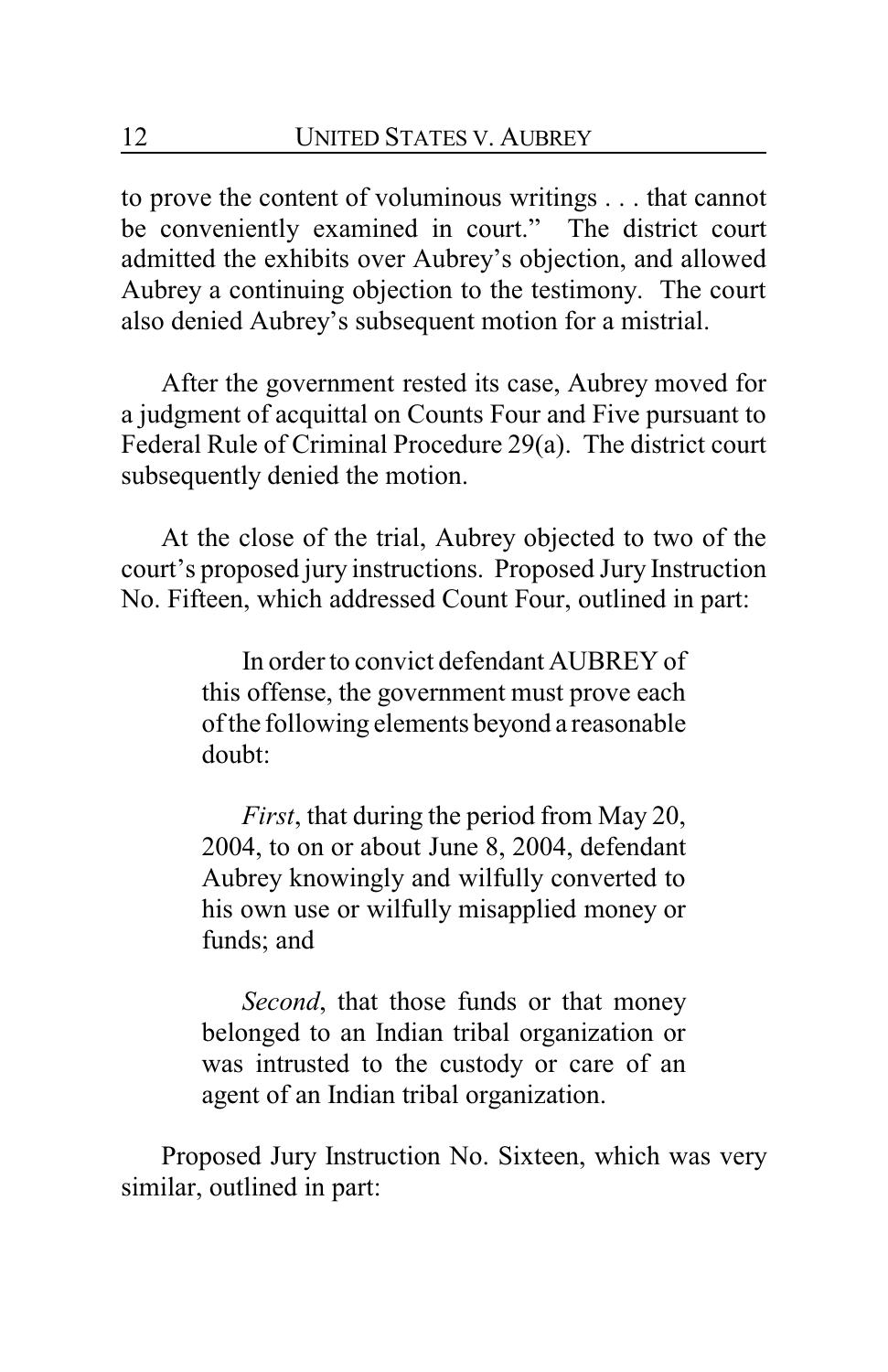In order to convict defendant AUBREY of the offense charged in Count Five, the government must prove each of the following elements beyond a reasonable doubt:

*First*, that on or about June 24, 2004, defendant AUBREY knowingly and willfully embezzled stole, converted to his own use or misapplied money or funds; and

*Second*, that those funds or that money belonged to an Indian tribal organization or was intrusted to the custody or care of an agent of an Indian tribal organization.

Aubrey objected to these instructions on the basis that the instruction split the crime into two elements rather than three, as Aubrey had requested in his proposed instructions. When objecting, Aubrey's counsel explained his objection, reasoning:

> [T]he objection there would be that the . . . first element is the specific intent crimes. . . . [I]n this case it's either conversion or misapplication. Then not every conversion or misapplication is a crime under the statute. It has to be the money or funds belonging to an Indian Tribal Organization. And then the third element is the jury has to find as a matter of fact that it is an Indian Tribal Organization. So that's why I set it out in three elements.

Thus, Aubrey's requested jury instructions read, in relevant part: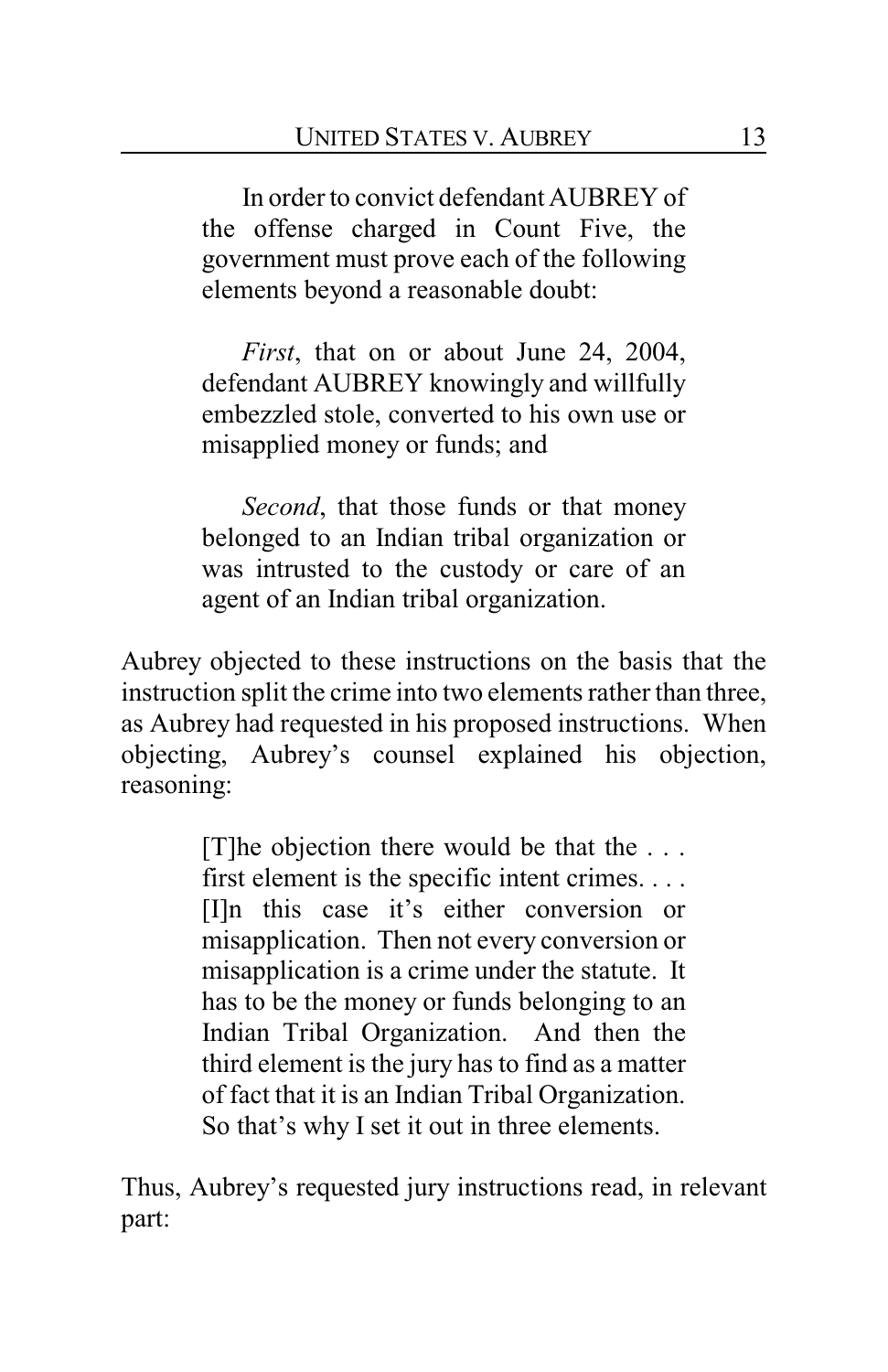Second, those monies and funds belonged to the Navajo Housing Authority and its subgrantee, Fort Defiance Housing Corporation, as agents of the Navajo Nation, rather than belonged to defendant William Aubrey or someone else; and

Third, the Navajo Housing Authority and its subgrantee Fort Defiance Housing Corporation were Indian tribal organizations.

The district court denied Aubrey's objection, reasoning that "the Court believes that the jury is adequately instructed with the combination instruction that includes a definition of Indian Tribal Organization later on in the instructions." Accordingly, the court gave its Proposed Instructions Nos. Fifteen and Sixteen. After deliberation, the jury found Aubrey guilty on Counts Four and Five. Aubrey renewed his Rule 29 motion, which the district court again denied.

On September 10, 2013, the district court sentenced Aubrey to imprisonment for fifty-one months, to be followed by three years of supervised release. In calculating Aubrey's sentence, the court applied a sixteen-level increase pursuant to the United States Sentencing Guidelines Manual ("U.S.S.G.")  $\S$  2B1.1(b)(1)(I) (2012) for loss more than \$1,000,000 but not more than \$2,500,000, and a two-level enhancement for abuse of trust pursuant to U.S.S.G. § 3B1.3. Aubrey appeals.

#### **DISCUSSION**

Aubrey presents four challenges to his conviction and sentence. First, Aubrey argues that the district court erred by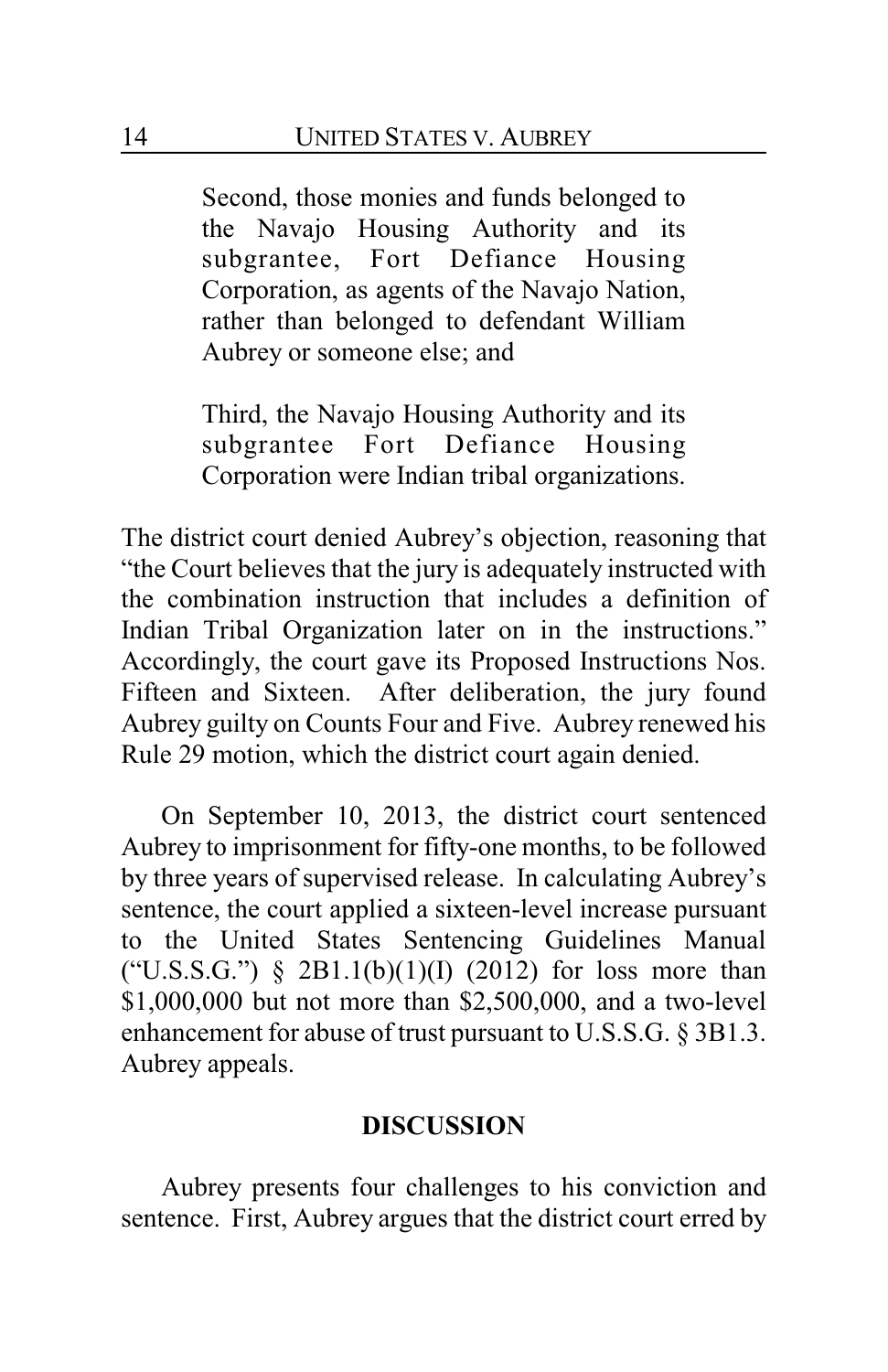denying his motion for judgment of acquittal, because (a) payments for verified, certified, and approved construction progress do not belong to an Indian tribal organization or are not held in trust after they are paid out, and (b) there was insufficient evidence that Aubrey converted or misapplied housing grant funds. Second, Aubrey argues that the district court erred by admitting Hoogoian's testimony as summary testimony and by admitting the summary exhibits, because he was not certified as an expert witness. Third, Aubrey argues that the district court erred in its jury instructions by failing to adequately guide the jury's deliberations and omitting Aubrey's proposed theory of defense language. Fourth, Aubrey argues that the district court erred at sentencing by applying both the sixteen and two-level sentencing increases. We address each contention in turn.

**I.**

Aubrey argues that the government failed to prove all of the elements of 18 U.S.C. § 1163. Section 1163 allows for the conviction of a person who:

> embezzles, steals, knowingly converts to his use or the use of another, willfullymisapplies, or willfully permits to be misapplied, any of the moneys, funds, credits, goods, assets, or other property belonging to any Indian tribal organization or intrusted to the custody or care of any officer, employee, or agent of an Indian tribal organization[.]

Thus, the government had to prove (1) Aubrey knowingly and willfully embezzled, stole, converted to his own use, or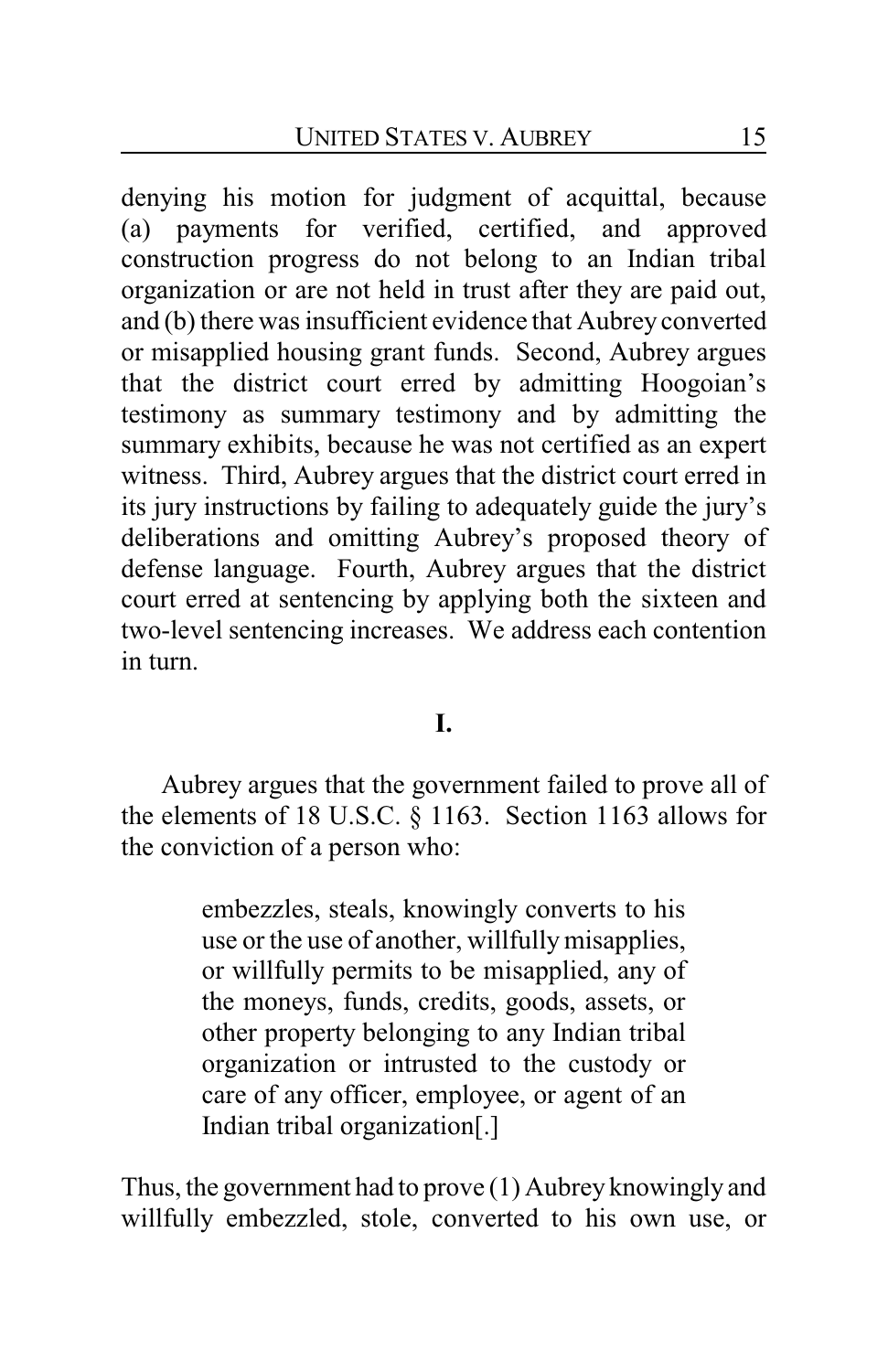misapplied money or funds and (2) those funds or that money belonged to an Indian tribal organization or was intrusted to the custody or care of an agent of an Indian tribal organization.

We "review de novo the district court's denial of a Federal Rule of Criminal Procedure 29 motion for judgment of acquittal." *United States v. Wiggan*, 700 F.3d 1204, 1210 (9th Cir. 2012).

### *A. Funds belonging to any Indian Tribal Organization*

Aubrey argues that the money he received from FDHC ceased being funds "belonging to any Indian tribal organization or intrusted to the custody or care of any officer, employee, or agent of an Indian tribal organization" when the funds were disbursed to him. According to Aubrey, because the disbursements were made after work had been completed and verified by the NHA, those funds constituted reimbursement for the work he had already completed; the tribe could not accept completed work and also continue to own the funds it used to pay for the work.

Although creative, Aubrey's contention is not supported by legal authority. **4** Instead, tribal disbursements continue to belong to the NHA, a tribal organization, for the purposes of 18 U.S.C. § 1163, because the tribe exercises supervision and control over the funds and their ultimate use even after they have been disbursed.

**<sup>4</sup>** Aubrey does not cite to any cases, Ninth Circuit or otherwise, to support this argument.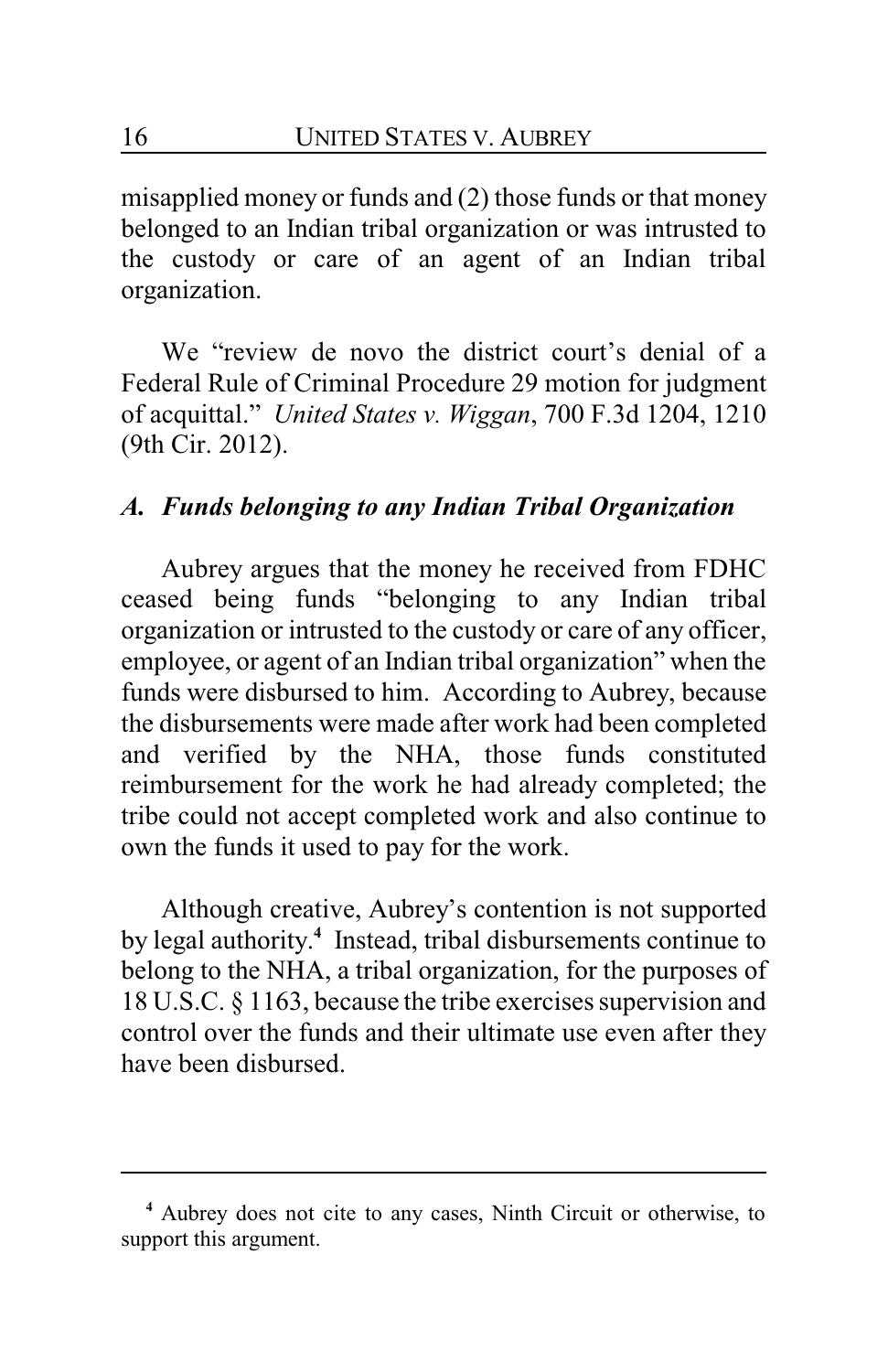We have not previously defined what it means for funds to "belong[] to any Indian tribal organization." All of our cases dealing with § 1163 have either dealt with situations where a tribal official (who was intrusted funds as an agent of the tribe) embezzled those funds, *see, e.g.*, *United States v. Coin*, 753 F.2d 1510, 1510–11 (9th Cir. 1985); *United States v. Brame*, 657 F.2d 1090, 1091 (9th Cir. 1981), or where the defendant actually stole tribal property, *see United States v. Tidwell*, 191 F.3d 976, 978–79 (9th Cir. 1999) (dealing with the theft of tribal masks). In neither of these lines of cases did we evaluate what it meant for funds or property to "belong[] to any Indian tribal organization," because it was clear that the property at issue belonged to an Indian tribal organization.

At trial, the government specifically chose not to argue that Aubrey was an agent of the tribe who had been intrusted with tribal funds. The government admits as much in its appellate briefing, instead reasoning that "it is 'extremely unlikely' that the jury was confused as to the relevant 'agent' of the Navajo Nation when . . . the jury instructions listing the elements of the Section 1163 offense identified NHA and FDHC as the agents, and the government did not urge conviction on an Aubrey-as-an-agent theory."**<sup>5</sup>** Therefore, the government cannot rely on the entrustment language in § 1163 to support Aubrey's conviction, unless the government had previously argued that Aubrey misapplied and willfully converted funds while theywere intrusted to the

**<sup>5</sup>** The jury instructions read, in relevant part, "defendant . . . did knowingly and willfully convert to his own use and misapply moneys and funds . . . intrusted to the custody and care of the Navajo Housing Authority and Fort Defiance Housing Corporation as agents of the Navajo Nation."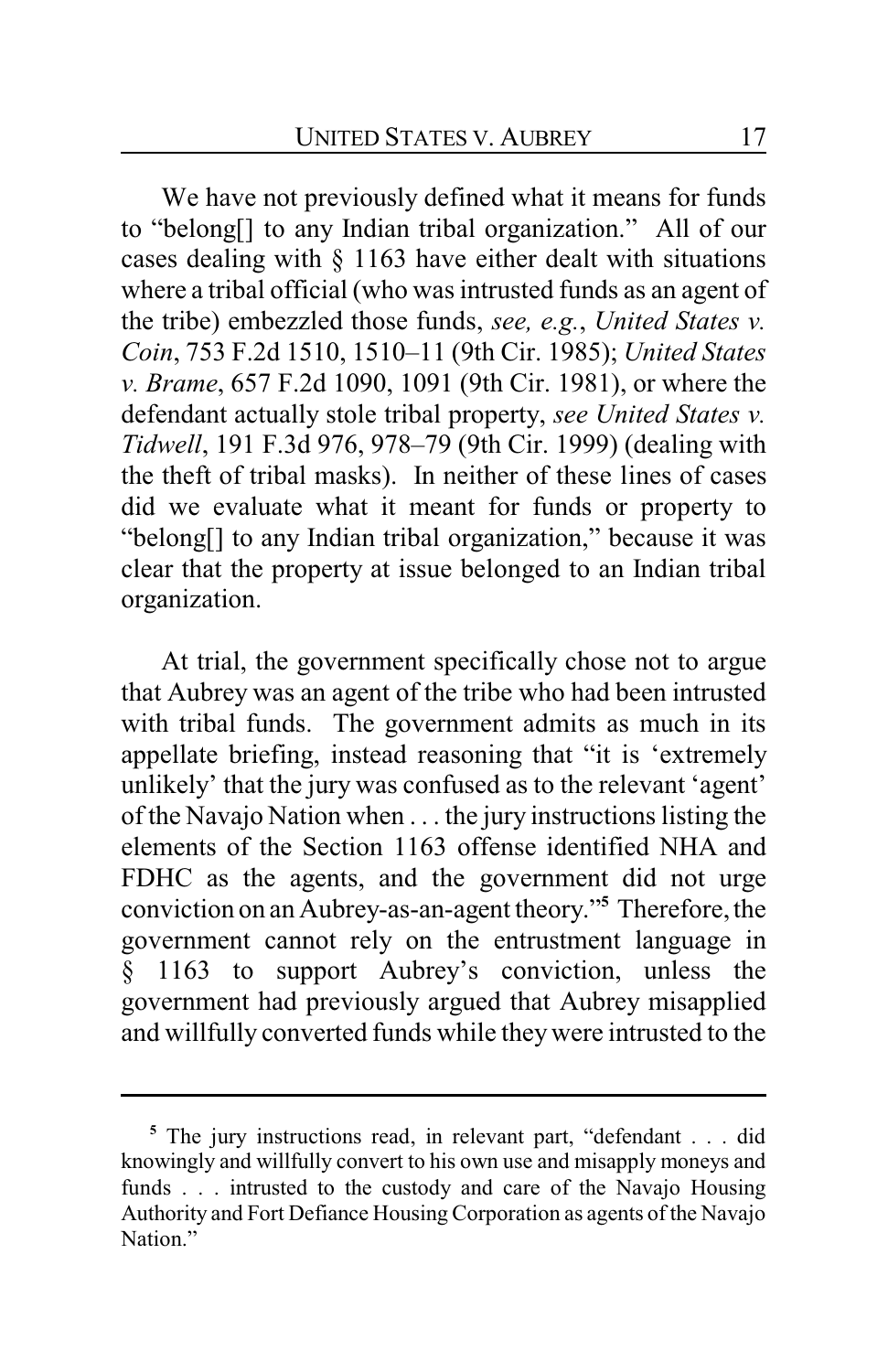NHA and FDHC. The government has never made that contention. Instead, all of the government's contentions concerning Aubrey's misdeeds have to do with his use of the funds once they were disbursed to him. Therefore, for Aubrey's conviction to stand, the funds must have continued to belong to the NHA and FDHC after they were disbursed, when Aubrey willfully converted or misapplied them.

To determine the meaning of the phrase "belonging to any Indian tribal organization," we look to the ordinary meaning of the phrase "belonging to." *See Metro One Telecomms., Inc. v. C.I.R.*, 704 F.3d 1057, 1061 (9th Cir. 2012) ("When interpreting a statute, we must start with the language of the statute. Moreover, '[i]n the absence of an indication to the contrary, words in a statute are assumed to bear their ordinary, contemporary, common meaning.'" (alteration in original) (citations omitted)). "Belong" is commonly defined as "to be the property of a person or thing." *Belong*, Webster's New International Dictionary (3rd ed. 1993); *see also Belong*, Black's Law Dictionary (9th ed. 2009) (providing the same definition). Therefore, § 1163 criminalizes a defendant's "embezzl[ing], steal[ing], knowingly convert[ing] to his use or the use of another, willfully misappl[ying], or willfully permit[ing] to be misapplied" the property of an Indian tribal organization.

We have previously explored what it means to be "property of" in a related context. The general federal theft statute, 18 U.S.C.  $\S$  641 (upon which  $\S$  1163 was modeled), punishes:

> [w]hoever embezzles, steals, purloins, or knowingly converts to his use or the use of another, or without authority, sells, conveys or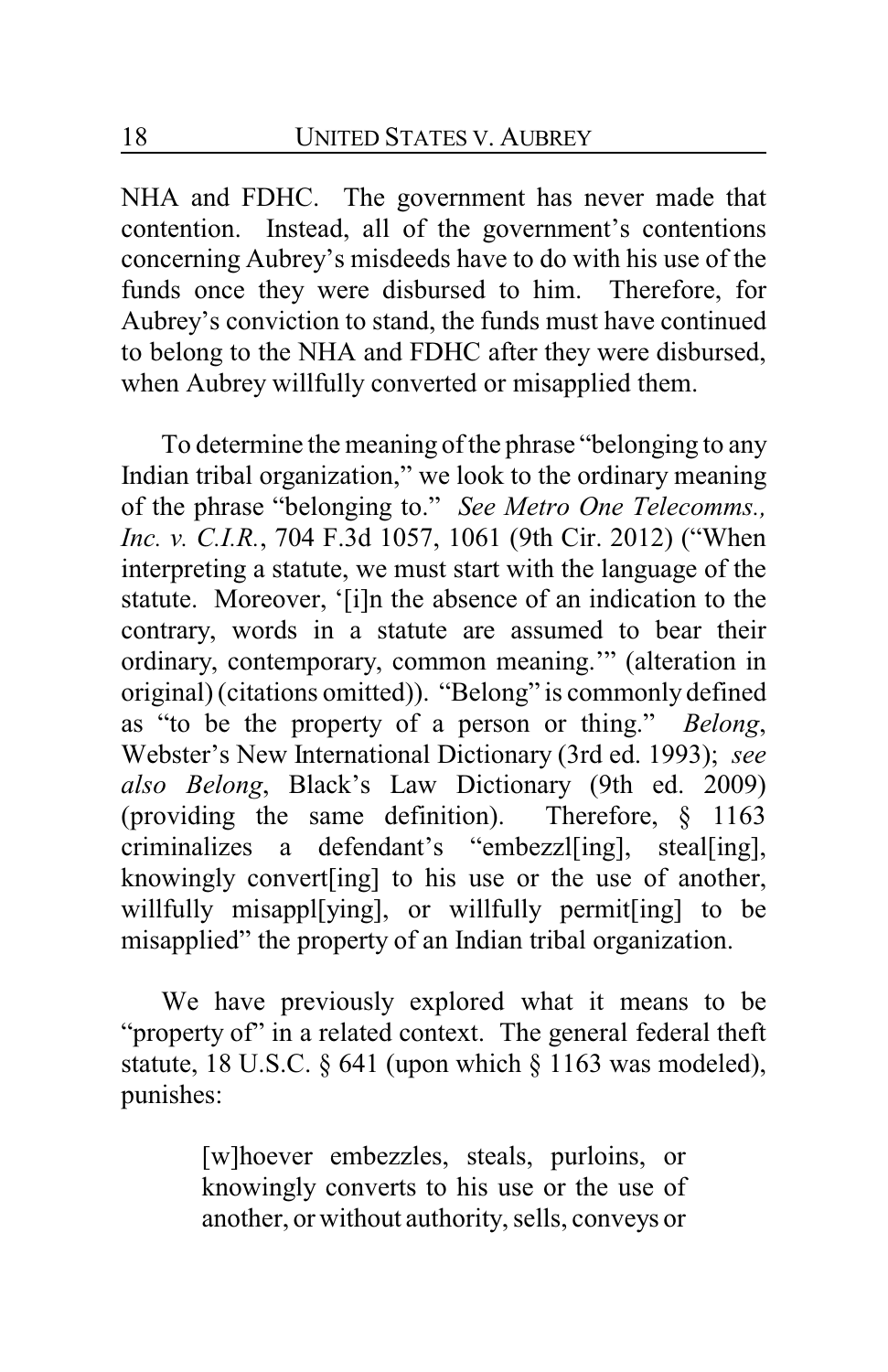disposes of any record, voucher, money, or thing of value of the United States or of any department or agency thereof, or any property made or being made under contract for the United States or any department or agency thereof[.]

*Id.*; *see Chilkat Indian Vill. v. Johnson*, 870 F.2d 1469, 1472 (9th Cir. 1989). When determining whether funds stolen or embezzled were "of the United States," we have held that this requirement was satisfied when the United States had "'title to, possession of, or control over' the funds involved." *See United States v. Kranovich*, 401 F.3d 1107, 1113 (9th Cir. 2005) (quoting *United States v. Faust*, 850 F.2d 575, 579 (9th Cir. 1988)). Further, we have "also looked to the amount of control the government has retained over funds when seeking to determine whether the funds are government funds within the purview of § 641." *Faust*, 850 F.2d at 579. In *United States v. Von Stephens*, we held that the federal government "has sufficient interest in its funds, even if commingled [with state and county funds], where it exercises supervision and control over the funds and their ultimate use." 774 F.2d 1411, 1413 (9th Cir. 1985) (per curiam).

We now adopt the standards from *Kranovich*, *Faust*, and *Von Stephens* for use in the § 1163 context. Tribal funds disbursed continue to be "property belonging to any Indian tribal organization" as long as the tribe maintains "title to, possession of, or control over them." *Kranovich*, 401 F.3d at 1113 (citation omitted). Thus, funds that have been disbursed, even as reimbursement for completed work, continue to belong to the tribal organization if the tribal organization "exercises supervision and control over the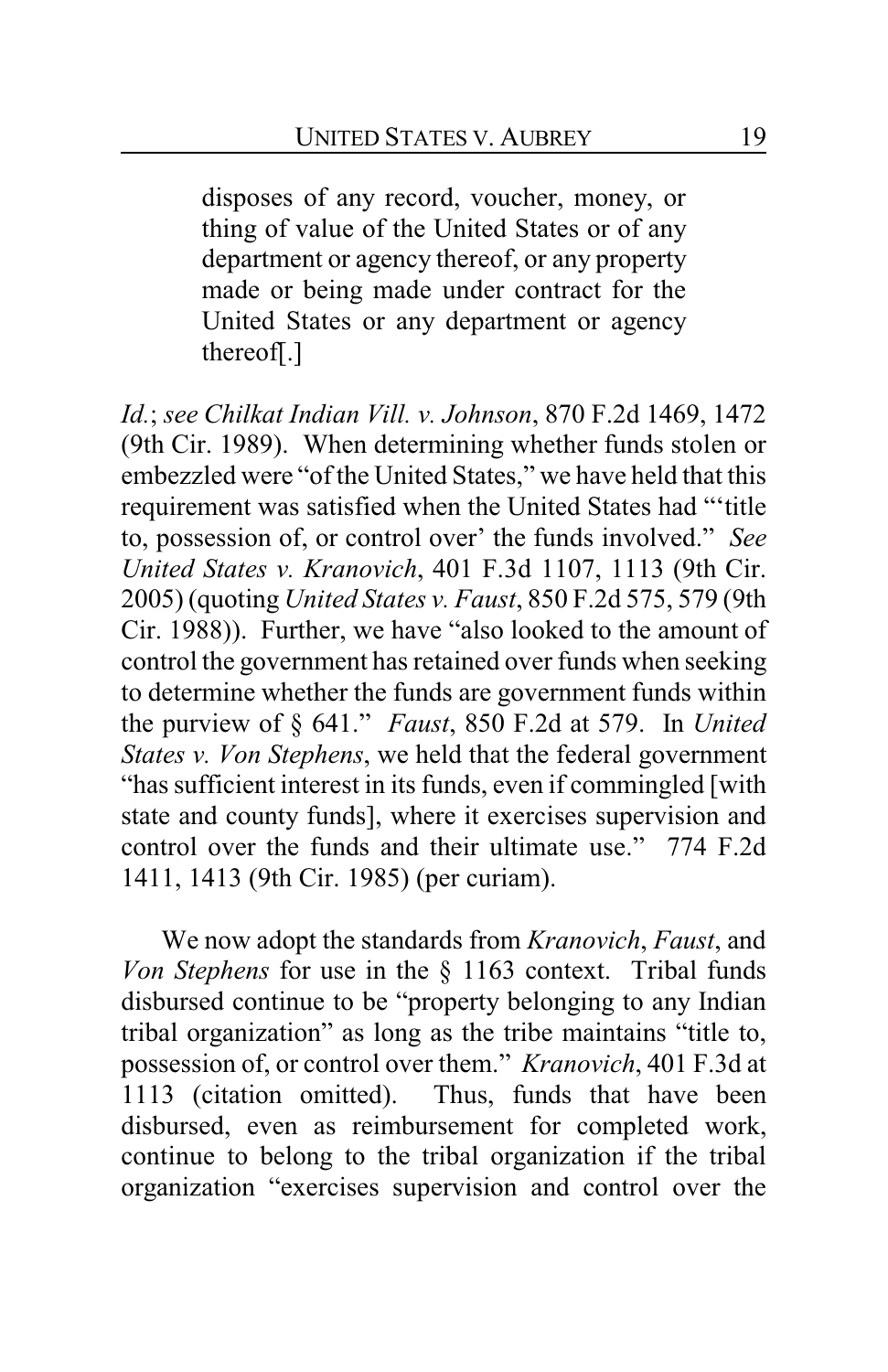funds and their ultimate use." *Von Stephens*, 774 F.2d at 1413.

Utilizing this standard, it is clear that the NHA exercised sufficient control over the grant funds to conclude that the funds belonged to the tribal organization. First, before grant funds could be released by HUD, NHA was required to verify that actual, reimbursable work had already been completed. To comply with this requirement, the NHA reviewed all documents and invoices submitted byFDHC and Aubrey, and conducted site inspections before any disbursements were made. Prior approval of fund disbursements indicates supervision and control. *See United States v. Johnson*, 596 F.2d 842, 846 (9th Cir. 1979) ("[U]rban funds granted to the agencies . . . should be utilized under the strictest of supervision, including submission by the union of verified payrolls before additional sums are advanced by the redevelopment agency."). Second, NHA's requisition form (the form submitted by Aubrey for all grant fund reimbursements) indicated NHA's continued interest in the funds. The requisition form required the following certification:

> I certify the data reported and funds requested on this voucher are correct and the amount requested is not in excess of immediate disbursement needs for this program. In the event the funds provided become more than necessary, such excess will be promptly returned (via NHA) as directed by HUD.

Thus, NHA's form made it clear that, even after funds were disbursed, NHA retained an interest in the funds. Third, the sub-grant agreement required FDHC (and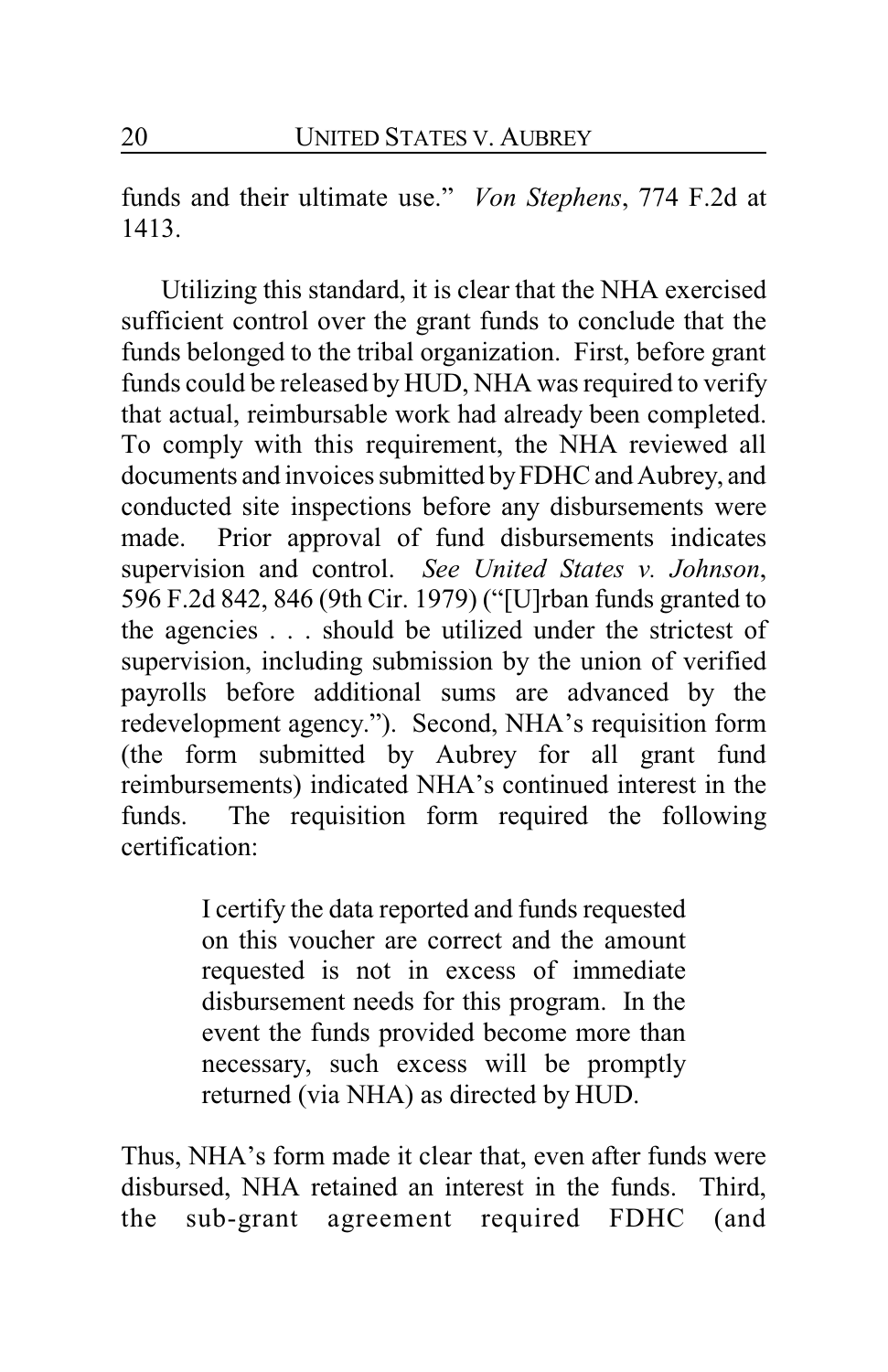Aubrey/Lodgebuilder who, through the Consultant Agreement, stepped into FDHC's shoes with regard to managing the NAHASDA funds) to comply with NHA's policies and submit numerous reports to NHA. Additionally, the sub-grant agreement gave NHA the authority to audit and demand accountings from FDHC and its sub-grantees. The ability to audit and require periodic reporting indicates supervision and control. *See Von Stephens*, 774 F.2d at 1413 (reasoning that audit and reporting requirements, as well as power to examine fund recipient's bank accounts, constituted supervision and control); *United States v. Gibbs*, 704 F.2d 464, 465–66 (9th Cir. 1983) (per curiam) (finding supervision and control when periodic reports and audits were required). Trial testimony confirmed that NHA exercised its audit and investigation authority in response to Aubrey's suspected misuse of the grant funds. The testimony also confirmed that NHA eventually obtained records from Lodgebuilder in an effort to account for misappropriated funds. Taken together, a reasonable jury could find (a) that the funds misappropriated or converted by Aubrey belonged to a tribal organization, even if the funds were considered reimbursement for work alreadycompleted; and (b) that NHA had sufficient supervision and control of the NAHASDA funds.

### *B. Sufficiency Challenge*

Aubrey was convicted of two counts of embezzlement or misapplication under 18 U.S.C. § 1163. Count Four focused on the period from May 20, 2004 to June 8, 2004, and Count Five dealt with events on or about June 24, 2004. Aubrey argues that there was insufficient evidence to convict him of either Count. "In reviewing the sufficiency of the evidence, [the court] construe<sup>[s]</sup> the evidence in the light most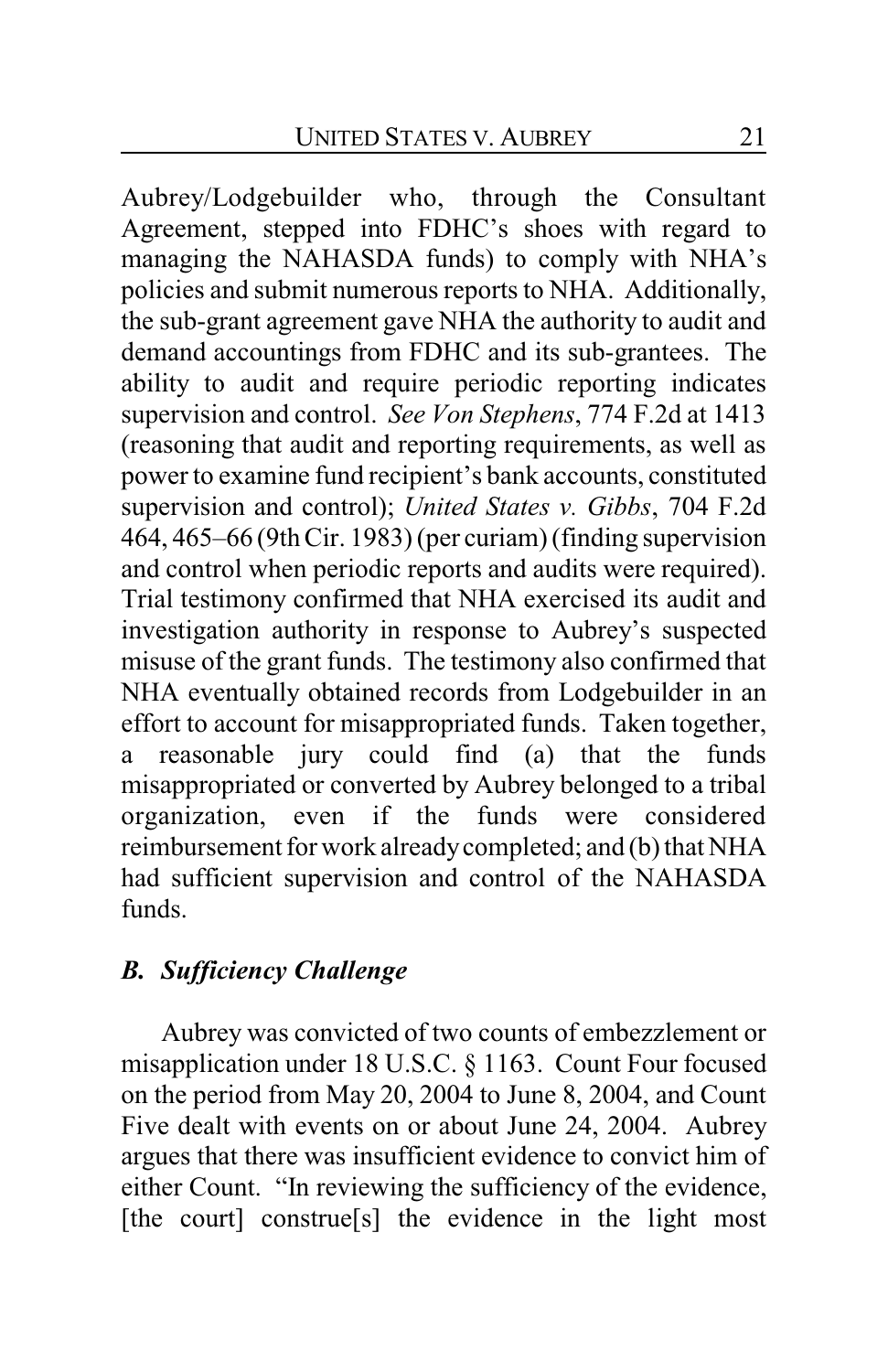favorable to the prosecution, and then ask[s] whether *any* rational trier of fact could have found the essential elements of the crime beyond a reasonable doubt." *Wiggan*, 700 F.3d at 1210 (quoting *United States v. Nevils*, 598 F.3d 1158, 1161 (9th Cir. 2010)) (internal quotation marks omitted). "Because the government does not need to rebut all reasonable interpretations of the evidence that would establish the defendant's innocence, or 'rule out every hypothesis except that of guilt beyond a reasonable doubt' . . . , a reviewing court may not ask whether a finder of fact could have construed the evidence produced at trial to support acquittal." *Nevils*, 598 F.3d at 1164 (quoting *Jackson v. Virginia*, 443 U.S. 307, 326 (1979)). Therefore, we focus on the evidence that, when taken in the light most favorable to the prosecution, supports Aubrey's conviction.

### *1. Aubrey's Count Four Conviction*

Taken in the light most favorable to the prosecution, the non-payment of funds to Four States Electric presents sufficient evidence such that any rational trier of fact could have convicted Aubrey on Count Four. Four States performed the electrical work on the Chilchinbeto project in March and April 2004 and submitted timely bills to FDHC. The ensuing requisitions reflected Four States's performance and requested a total of \$200,000 in NAHASDA funds for site electrical work. On each occasion, NHA issued checks containing the requested amounts to FDHC, which then passed the funds to Aubrey. Aubrey, in turn, deposited those funds in his bank account and moved them among accounts from which he paid personal expenses, including payments to two casinos totaling more than \$100,000 in May 2004. Yet neither FDHC nor Aubrey (on behalf of FDHC) paid Four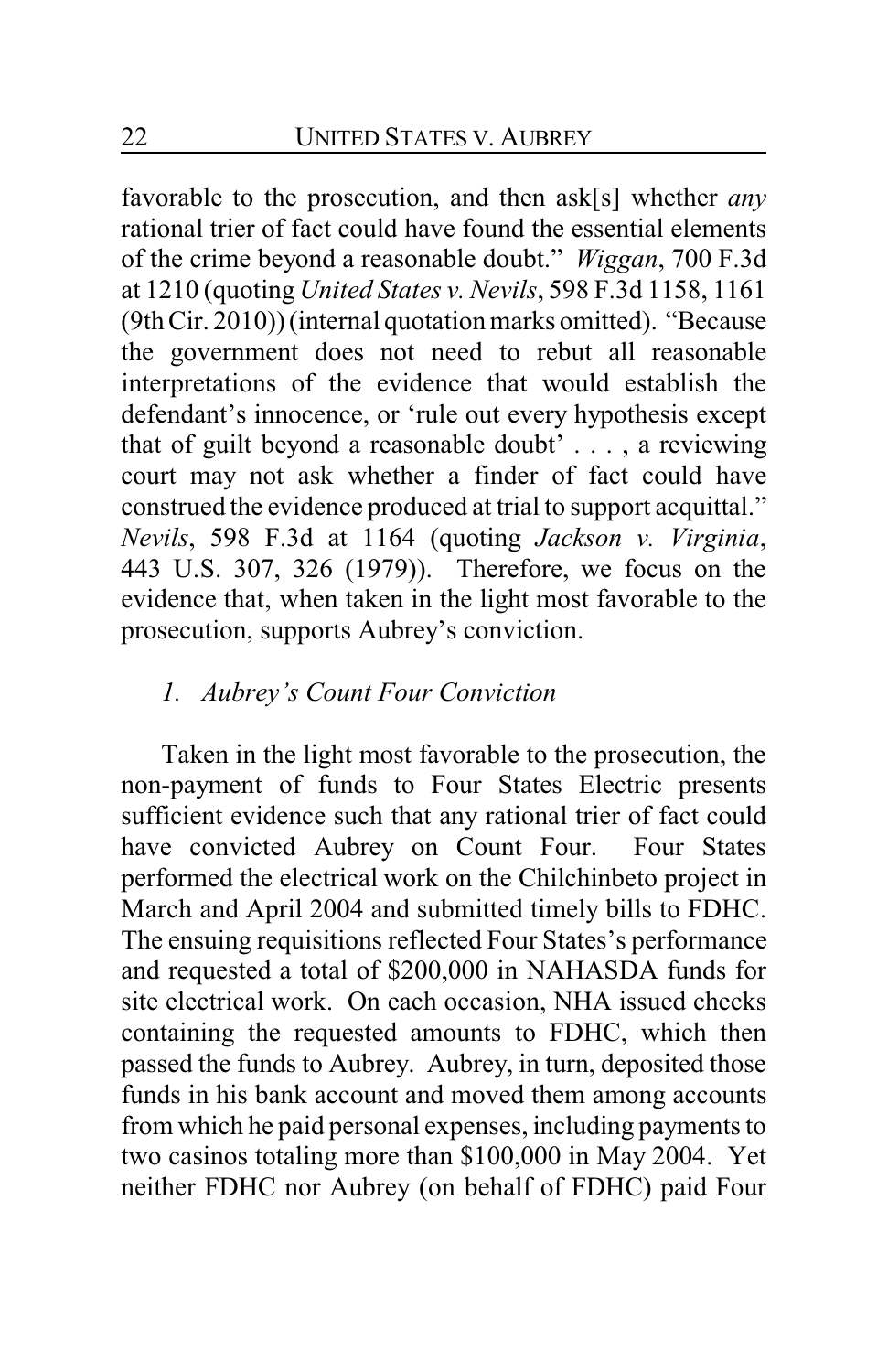States Electric. This pattern was repeated for many other subcontractors who worked on the Chilchinbeto project.

As discussed above, the NAHASDA funds distributed to Aubrey belonged to the NHA, a tribal organization, because it had the authority to supervise and control the funds even after they had been delivered to Aubrey. Witness testimony established that Aubrey was not free to use the NAHASDA funds as he saw fit, but was obligated to make sure they were delivered to the subcontractors who had requisitioned the funds. Despite the fact that funds had been delivered to Aubrey to pay Four States for its site electrical work, Four States never received payment from either Aubrey or FDHC. In the same period of time, Aubrey made large payments from the same account to satisfy his personal gambling debts. When combined with evidence that Aubrey lied when confronted about the non-payment, his conceded failure to put the NAHASDA funds to their designated purpose constitutes sufficient evidence that could allow a rational trier of fact to conclude, beyond a reasonable doubt, that Aubrey had embezzled or misapplied those funds.

Both at trial and before this court, Aubrey provided various alternative explanations for why he was authorized to retain NAHASDA funds for his own use. He argued that (1) he spent \$690,000 of his own money for the Chilchinbeto project and was therefore entitled to keep the NAHASDA funds as reimbursement; (2) the government was not able to show that he was using NAHASDA funds to pay for his own personal expenses; and (3) the Chilchinbeto project was underfunded and the reason subcontractors were not getting paid was because of under funding, not misappropriation. However, none of these arguments explain why money paid to Aubrey (for the sole purpose of paying specific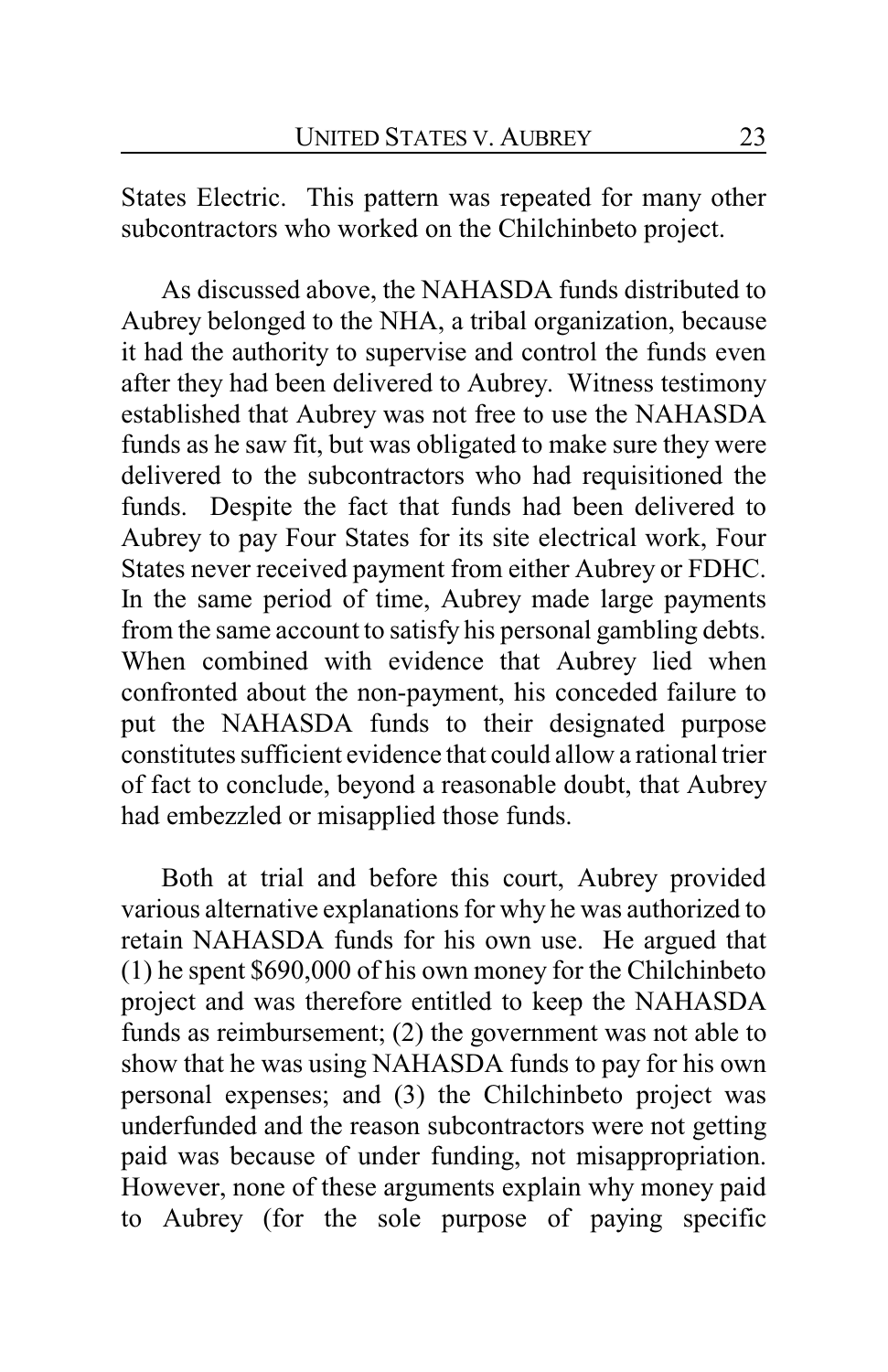subcontractors) never made it to the subcontractors. If Aubrey were paying the subcontractors from his own funds and then keeping the NAHASDA reimbursement funds as he claims, the subcontractors still would have been getting paid. Even if the project were underfunded, the subcontractors would have at least been paid up to the NAHASDA limit for their work, and they would only be unpaid to the extent that the NAHASDA funds were insufficient to cover their submitted invoices. Instead, the evidence showed that NAHASDA funds were being used by Aubrey, and subcontractors were not receiving payment. This evidence was sufficient to allow any rational jury to conclude, beyond a reasonable doubt, that Aubrey was misappropriating the tribal funds.

## *2. Aubrey's Count Five Conviction*

Count 5 dealt with payments delivered to Aubrey in June 2004. The evidence showed that (1) FDHC requested \$133,700 in payment for work prior to June 1 on streets (\$84,000), site electrical (\$36,000), and gutters (\$13,000); (2) NHA issued a check in the requested amount; (3) Aubrey deposited the check into an FDHC account at his bank on June 21, 2004; and (4) the next day, Aubrey transferred \$45,000 from that FDHC account to the joint Aubrey-Todd account. Two days later, on June 24, Aubrey cut a \$50,000 check to the Paris Casino from his separate personal account, and the bank covered that check by sweeping in \$25,400 attributable to the recently deposited grant funds. These actions followed Aubrey's pattern of depositing grant money into his personal accounts and then, within days, paying out large-scale expenses. Taken in the light most favorable to the prosecution, this evidence supported the jury's reasonable inference that Aubrey was putting grant funds earmarked for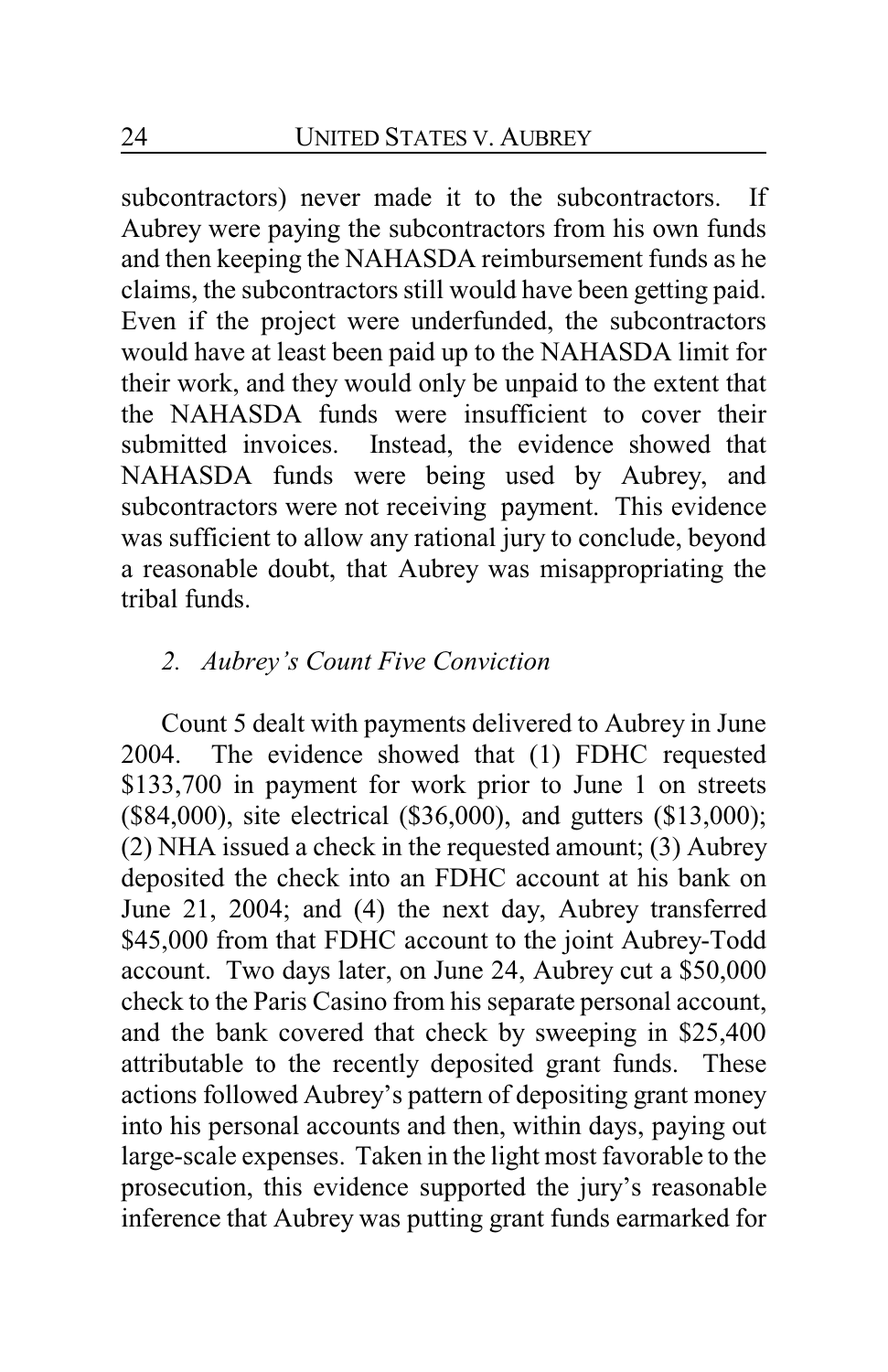another purpose to his personal use or was, at the very least, misappropriating the funds to the payment of parties other than the subcontractors whose invoices supported the requisitions.

Once again, although Aubrey presents alternative explanations for why he was entitled to keep the funds requisitioned in June, the jury heard his explanations and rejected them. Because sufficient evidence was presented to support his conviction, the district court did not err in denying Aubrey's Rule 29 motion for acquittal.

### **II.**

Aubrey argues that (1) the district court erred by not requiring Hoogoian to be certified as an expert witness and compelling expert disclosures, and (2) the district court erred by allowing Hoogoian's summary charts to be admitted into evidence.

#### *A. Expert Certification*

A trial court's decision to admit or exclude expert testimony is reviewed for abuse of discretion. *United States v. Gonzales*, 307 F.3d 906, 909 (9th Cir. 2002); *United States v. Laurienti* (*Laurienti I*), 611 F.3d 530, 547 (9th Cir. 2010). Under the abuse of discretion standard, if the district court identified the correct legal rule, then its ruling must be affirmed unless the "court's application of the correct legal standard was illogical, implausible, or without support in inferences that may be drawn from the facts in the record." *United States v. Redlightning*, 624 F.3d 1090, 1110 (9th Cir. 2010).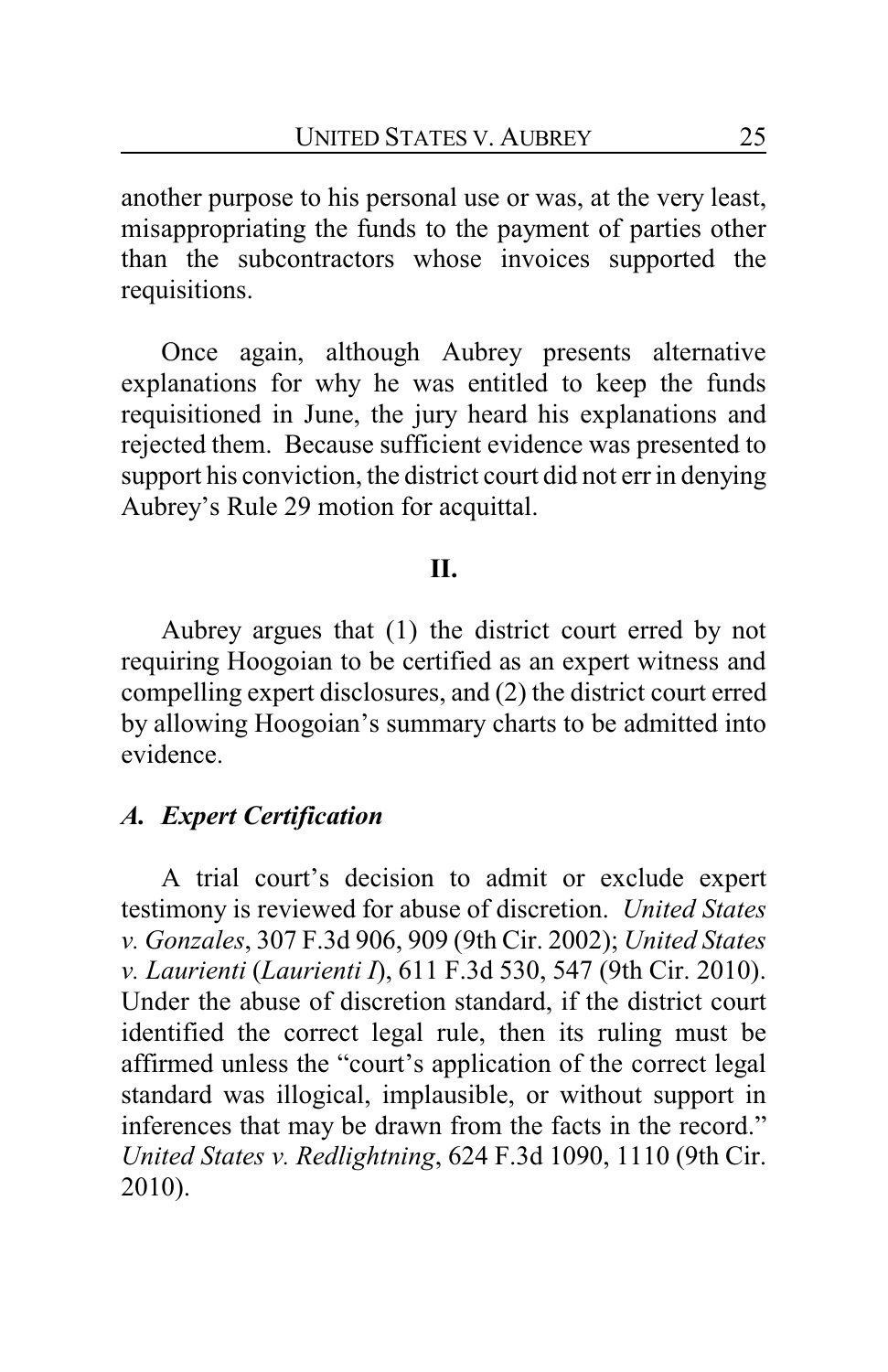Aubrey argues that the district court was required to certify Hoogoian as an expert witness, solely because of his use of the "last-in-first-out" accounting method in preparing his summary charts. Aubrey cites to no authority to support this contention. Rather, he argues broadly that "'last-in-firstout' is neither a Federal Rule of Evidence 1006 summary nor an example of lay witness opinion proper under Federal Rule of Evidence 701."

In addressing Aubrey's objection and motion for mistrial, the court ruled:

> I don't think anything that he's testified to would call for expert opinion testimony or involve expert opinion testimony under 702. All of his testimony's been under 701, lay–laywitness testimony. And he may be an expert, but he hasn't testified as an expert. He's testifying to facts of which he had personal knowledge. And he [is] subject to cross-examination on his . . . conclusions as to what those expenses were. . . . [P]ersonal knowledge would include his own investigation as to the payees and he's subject to cross-examination on that. Personal knowledge as to the checks that he saw.

The court then asked whether all of the source material, on which Hoogoian was basing his testimony, had been provided to Aubrey. Aubrey answered, "It was produced in discovery." Further, when the government asked Hoogoian about other forms of analysis that he may have used when creating his summary, the district court recognized that the question was "get[ting] into the area of kind of dealing with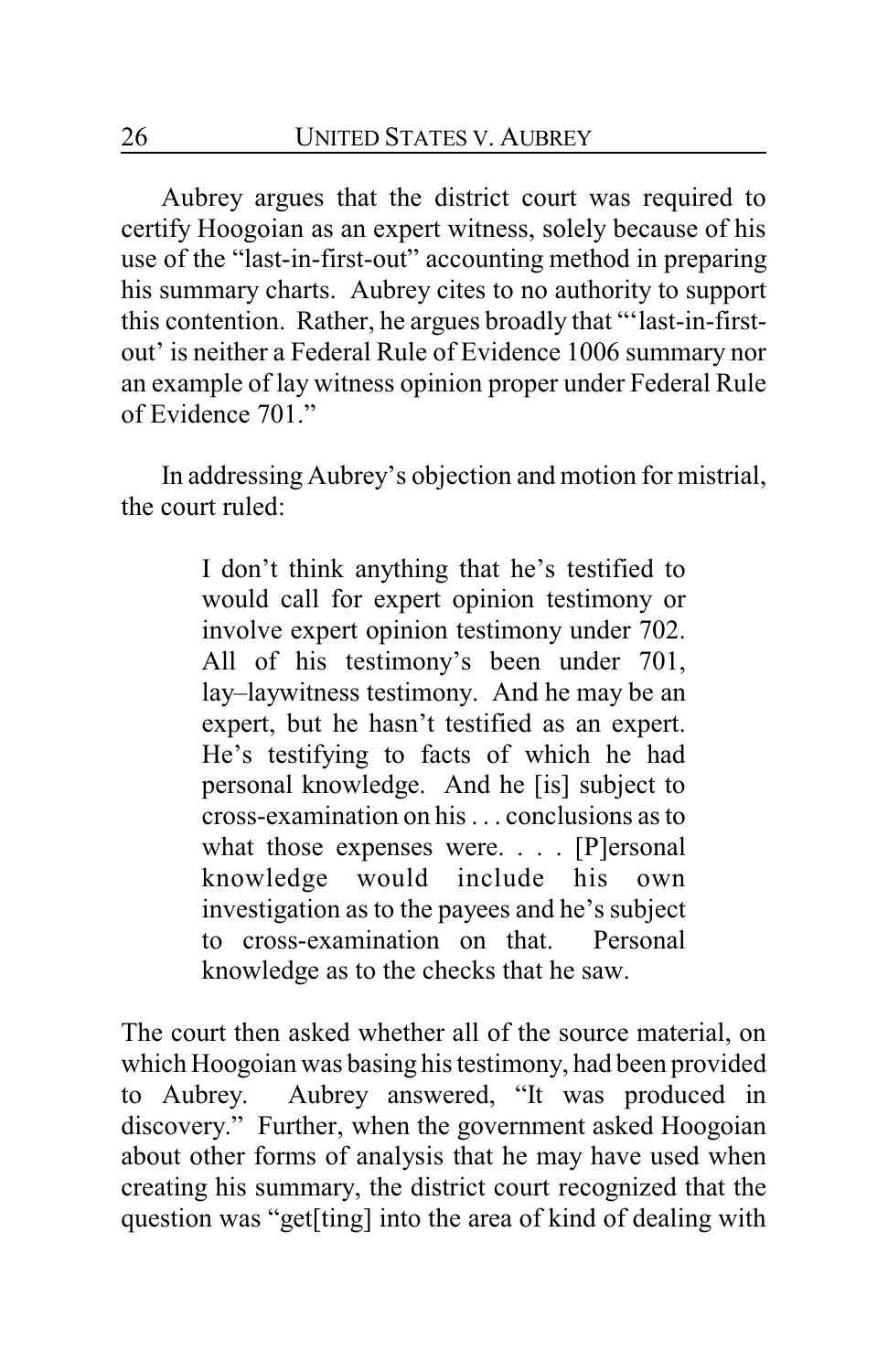expert testimony" and prevented the government from pursuing that line of questioning.

Hoogoian was not required to be certified as an expert. Hoogoian testified about his own personal investigation of FDHC and Lodgebuilder in his capacity as a HUD auditor in accordance with Federal Rule of Evidence 701. Although Hoogoian might have been eligible to be certified as an expert, the district court properly restricted his testimony to the areas in which he had personal knowledge (the documents, investigation, and the methods he used to prepare his summary) and prevented him from providing in-depth analysis of various accounting methods. Simply because Hoogoian stated that he used "last-in-first-out" to construct his summary charts did not transform his testimony into expert testimony. Instead, Hoogoian was merely providing foundation for the evidence he was presenting. Further, when Hoogoian was prompted by the prosecution to discuss the merits of the "last-in-first-out" accounting method, the district court properly prevented Hoogoian from answering, as that sort of testimony could stray into the realm of expert testimony. Accordingly, two passing references to the "lastin-first-out" method (when explaining his own procedure in constructing the charts) is not sufficient to require the district court to certify Hoogoian as an expert witness. *See Teen-Ed, Inc. v. Kimball Int'l, Inc*., 620 F.2d 399, 403 (3d Cir. 1980) ("The fact that Zeitz might have been able to qualify as an expert witness on the use of accepted accounting principles in the calculation of business losses should not have prevented his testifying on the basis of his knowledge of appellant's records about how lost profits could be calculated from the data contained therein.").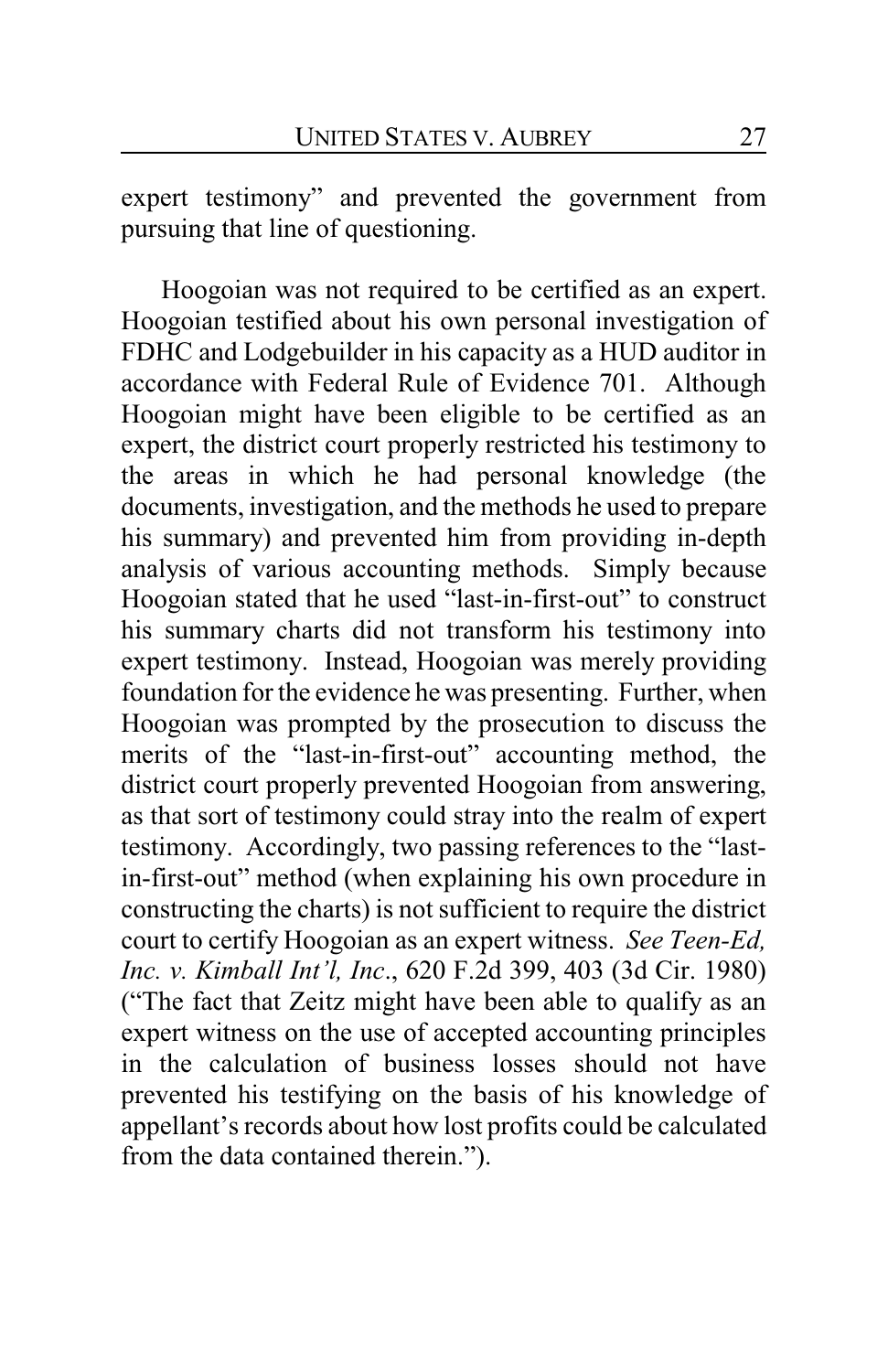#### *B. Summary Evidence*

"It is long established that, where records are voluminous, a summary, either oral or written, may be received in evidence." *Sam Macri & Sons, Inc. v. U.S. for Use of Oaks Const. Co.*, 313 F.2d 119, 128–29 (9th Cir. 1963). However, the summary must meet the requirements of Rule 1006. *See Frank Music Corp. v. Metro-Goldwyn-Mayer, Inc.*, 772 F.2d 505, 515 n.9 (9th Cir. 1985) (holding that a "self-calculated" and "unverified" summary was properly admitted when the underlying records supporting the summary were made available to the other party and where the party was given "ample opportunity to cross-examine" the person who oversaw the preparation of the summary). Rule 1006 requires that "[t]he proponent must make the originals or duplicates [of the voluminous writings] available for examination or copying, or both, by other parties at a reasonable time and place." We review for abuse of discretion "a district court's admission of summary evidence." *United States v. Anekwu*, 695 F.3d 967, 981 (9th Cir. 2012).

When preparing his summary testimony and charts, Hoogoian sifted through multiple bankers' boxes worth of documents concerning deposits and withdrawals from Aubrey's bank accounts. Under the plain language of Rule 1006, the government was permitted to "use a summary, chart, or calculation to prove the content of voluminous writings, recordings, or photographs that cannot be conveniently examined in court." Multiple bankers' boxes of bank statements constitute the type of materials anticipated by Rule 1006. Further, the district court ensured that the government made the documents underlying the summary available to Aubrey, as Aubrey admitted they had done.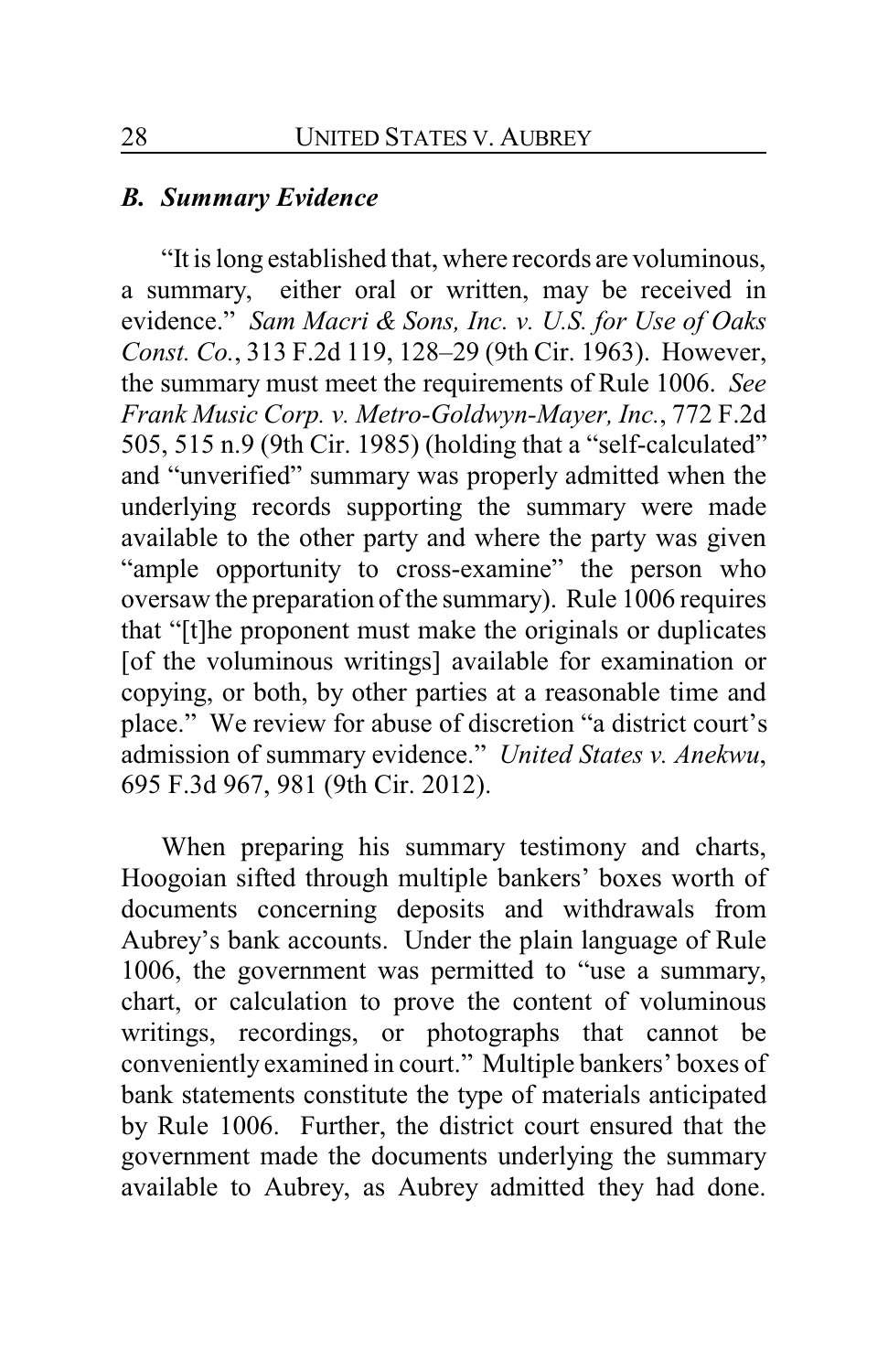Therefore, nothing suggests that the government failed to satisfy Rule 1006.

The district court did not abuse its discretion by allowing Hoogoian's summary charts to be admitted into evidence. In *United States v. Rizk*, we held that summary evidence is admissible as evidence if "the underlying materials upon which the summary is based (1) are admissible in evidence and (2) were made available to the opposing party for inspection." 660 F.3d 1125, 1130 (9th Cir. 2011). Additionally, in *Anekwu*, we noted that "we have not articulated a bright-line rule against admission of summary charts as evidence." 695 F.3d at 981–82 (citation and alterations omitted). In fact, the district court has "discretion under Federal Rule of Evidence 611(a) to admit summary exhibits for the purpose of assisting the jury in evaluating voluminous evidence." *Id.* at 982 (citation and alterations omitted). We further concluded in *Anekwu* that "we need not embrace or condemn the procedure followed by the district court," because "the error is harmless given admissibility of the underlying data, lack of objection to accuracy of the summary, and the limiting instruction." *Id.*(citation omitted).

Aubrey never objected to the accuracy of the summaries at trial. Instead, he merely objected to Hoogoian's testimony, because he thought that Hoogoian should have been required to be certified as an expert. On appeal, Aubrey now argues that admission of the summarycharts into evidence was error. However, the underlying bank account records were admissible**<sup>6</sup>** and delivered to Aubrey in discovery. Therefore, under *Rizk*, the district court did not abuse its discretion in allowing the summary charts to be entered into evidence.

**<sup>6</sup>** Aubrey has not argued that the records were inadmissible.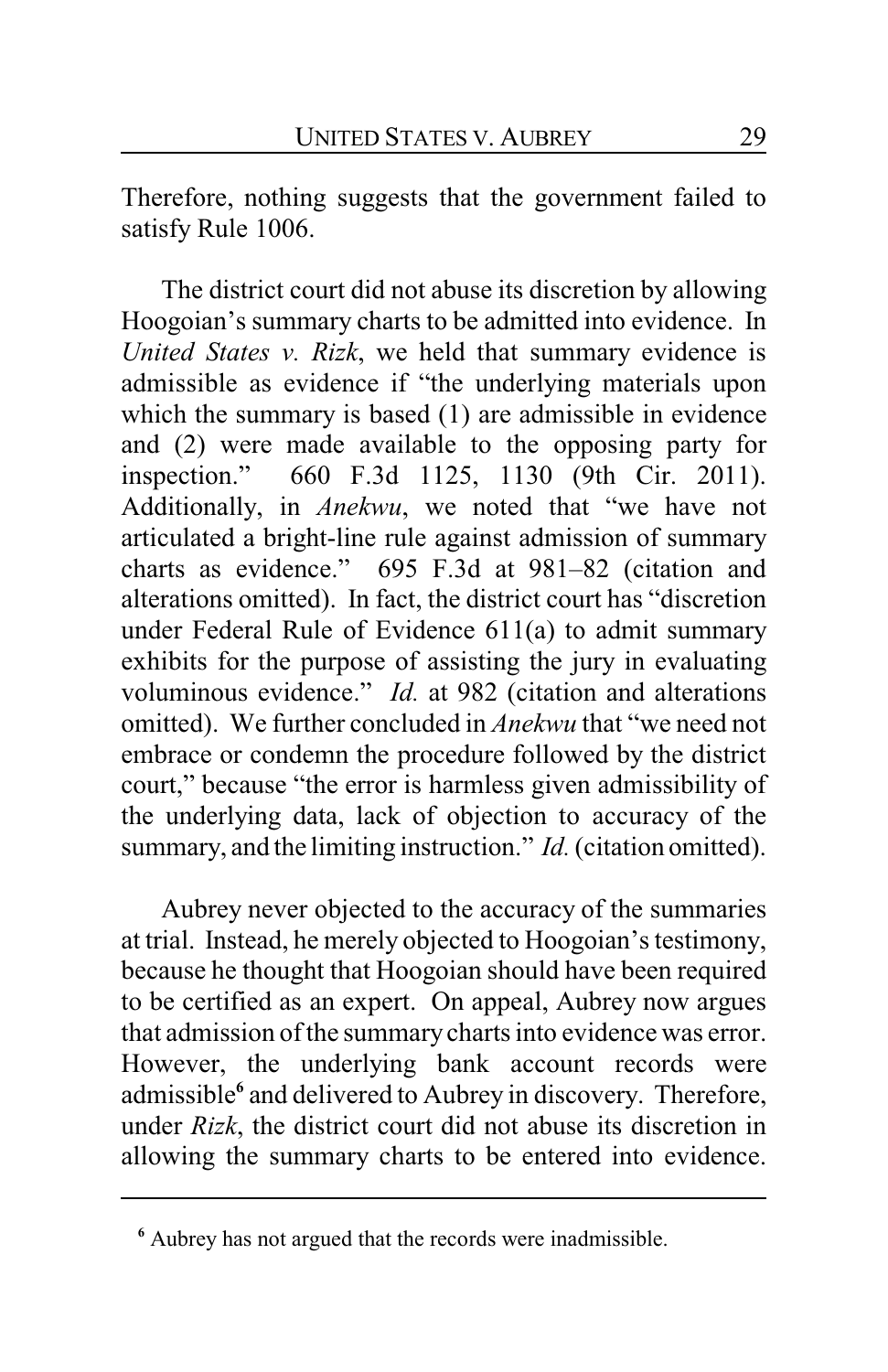Further, even if admitting the summary charts into evidence were error, that error was harmless under *Anekwu*. The district court provided the Ninth Circuit's Pattern Instruction 4.16 (as a limiting instruction) that said "[c]ertain charts and summaries have been admitted in evidence," those "[c]harts and summaries are only as good as the underlying supporting material," and jurors should "give them only such weight as you think the underlying material deserves." Therefore, "given [the] admissibility of the underlying data, lack of objection to [the] accuracy of the summary, and the limiting instruction," any error was harmless. *See Anekwu*, 695 F.3d at 82.

#### **III.**

Aubrey argues that the district court erred by providing a jury instruction containing the language, "Second, those funds or that money belonged to an Indian tribal organization or was intrusted to the custody or care of an agent of an Indian tribal organization." Aubrey argues that the district court should have instead used his proposed instruction that read, "Second, those monies and funds belonged to the Navajo Housing Authority and its subgrantee Fort Defiance Housing Authority, as agents of the Navajo Nation, *rather than belonged to defendant William Aubrey or someone else*." On appeal, Aubrey argues that the given jury instruction (1) failed to address his theory of defense that the NAHASDA funds belonged to Aubrey or subcontractors, not the NHA or FDHC, and (2) allowed the jury to convict Aubrey under an agency theory. At trial, although Aubrey objected to the instruction, his objection merely argued that the instruction should have been split into three elements instead of two. He did not object on the ground that the instruction did not cover his theory of defense. Because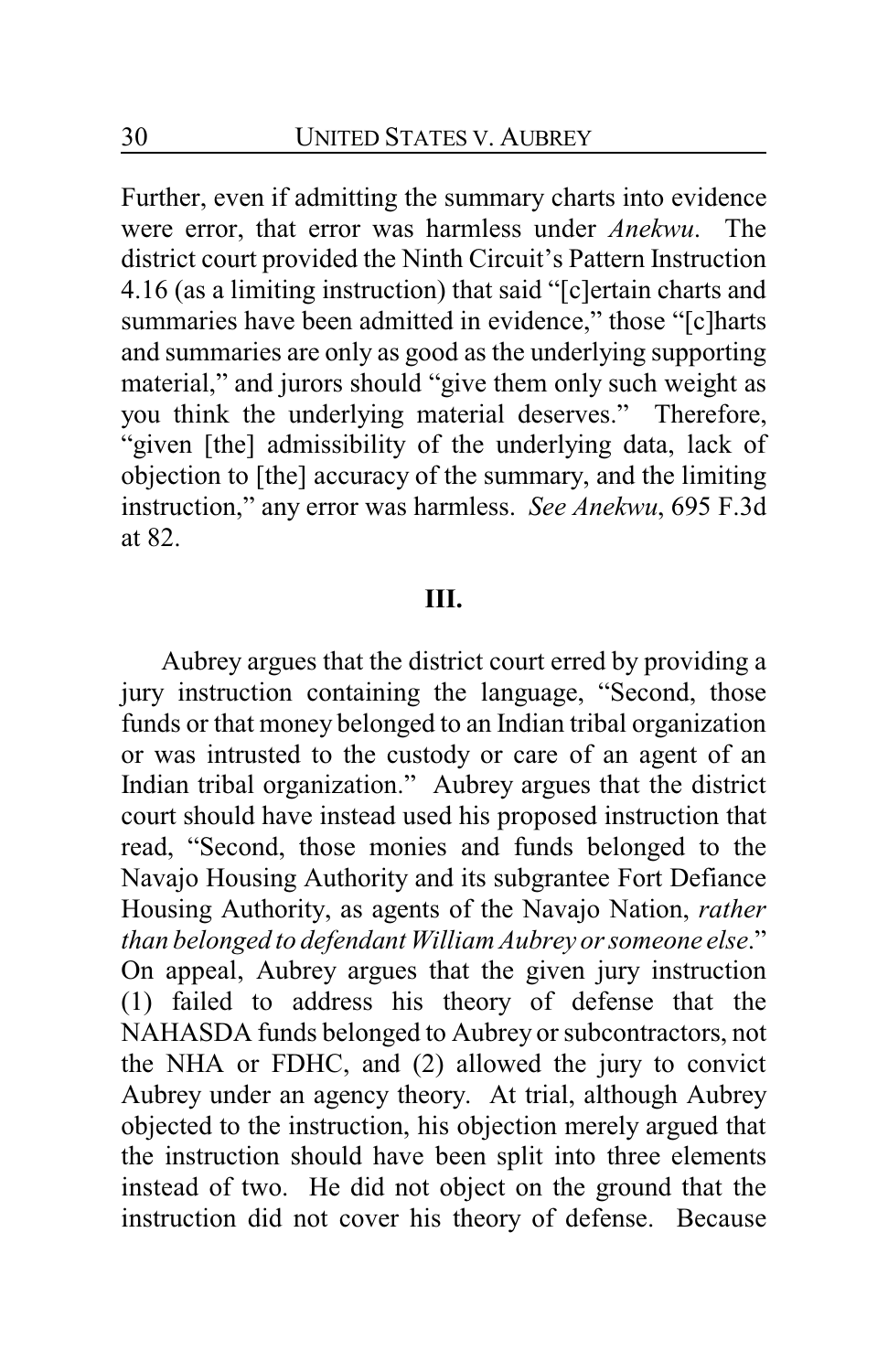Aubrey failed to "state with adequate specificity the grounds for an objection to a jury instruction before the jury retires," we review this claim for plain error.**<sup>7</sup>** *United States v. Hofus*, 598 F.3d 1171, 1175–76 (9th Cir. 2010).

"A defendant is entitled to have the judge instruct the jury on his theory of defense, provided that it is supported by law and has some foundation in the evidence." *United States v. Mason*, 902 F.2d 1434, 1438 (9th Cir. 1990), *overruled on other grounds by Dixon v. United States*, 548 U.S. 1 (2006). "[B]ut it is not reversible error to reject a defendant's proposed instruction . . . if other instructions, in their entirety, adequately cover the defense theory." *Id.*

The district court did not err by giving its jury instruction rather than Aubrey's proposed instruction. The jury instructions adequately covered Aubrey's theory of defense. Section 1163 allows for a conviction if the defendant "embezzles, steals, knowingly converts to his use or the use of another, willfully misapplies, or willfully permits to be misapplied," funds "belonging to any Indian tribal organization or intrusted to the custody or care of any officer, employee, or agent of an Indian tribal organization." The jury instruction provided by the court followed the statute closely. The court's jury instructions then defined conversion, willful misapplication, embezzlement, and stealing. Each of these definitions included the phrase "of another" or "belongs to another." Thus, under the instructions provided by the court, it would have been clear

**<sup>7</sup>** To satisfy the plain error standard of review, "[t]here must be an 'error' that is 'plain' and that 'affect[s] substantial rights.'" *United States v. Olano*, 507 U.S. 725, 732 (1993) (quoting Fed. R. Crim. Proc. 52(b)) (second alteration in original).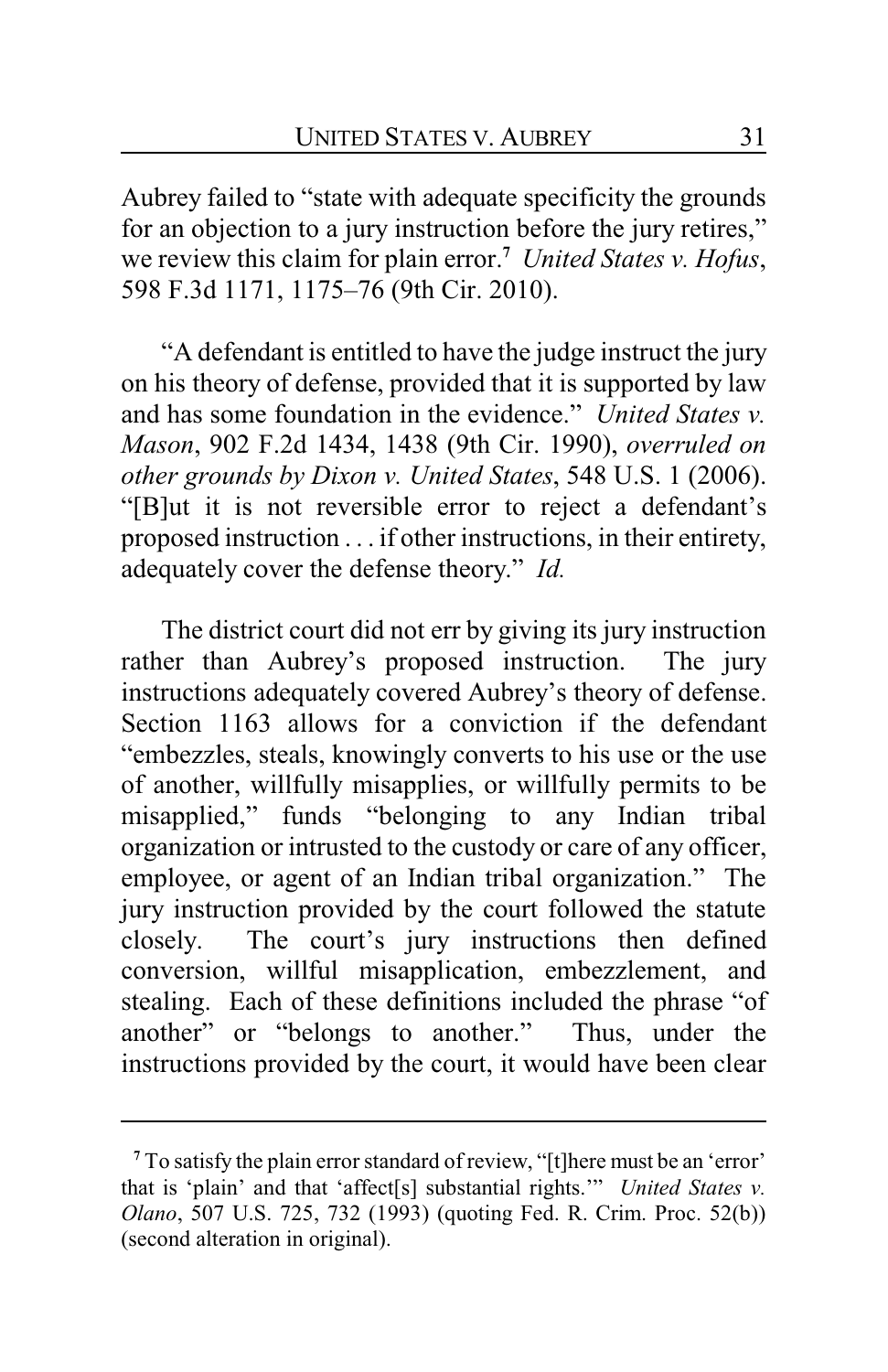to the jury that it could not convict Aubrey if it found that the funds belonged to him. The instructions also provided that Aubrey could not be convicted if the jury found that the funds belonged to the subcontractors. Instructions fifteen and sixteen only allowed for Aubrey's conviction if the jury found that the funds "belonged to an Indian tribal organization or was intrusted to the custody or care of an agent of an Indian tribal organization." Under the plain meaning of this instruction, if the jury found that the funds belonged to subcontractors, it could not convict Aubrey, because then the funds would not belong to a tribal organization. Nothing would be gained by adding Aubrey's proposed language "rather than belonged to defendant William Aubrey or someone else." Therefore, the district court did not err by providing the instructions it did to the jury. *See United States v. Keyser*, 704 F.3d 631, 641–42 (9th Cir. 2012) ("[A] defendant is entitled to have his theory fairly and adequately covered by the instructions, but is not entitled to an instruction in a particular form."). Without error, there can be no plain error.

The court's jury instruction also did not allow Aubrey's conviction on an improper agency theory. Section 1163 expressly allows conviction if the jury finds that the funds were intrusted to an agent of an Indian tribe. The jury instructions provided by the court specifically identified "the Navajo Housing Authority and Fort Defiance Housing Corporation as agents of the Navajo Nation." Therefore, the jury would have reasonably understood that NHA and FDHC were the applicable agents under instructions fifteen and sixteen. The jury instructions were not "misleading or inadequate to guide the jury's deliberations," because they properly stated the law and expressly identified the basis upon which the government sought conviction. *See United*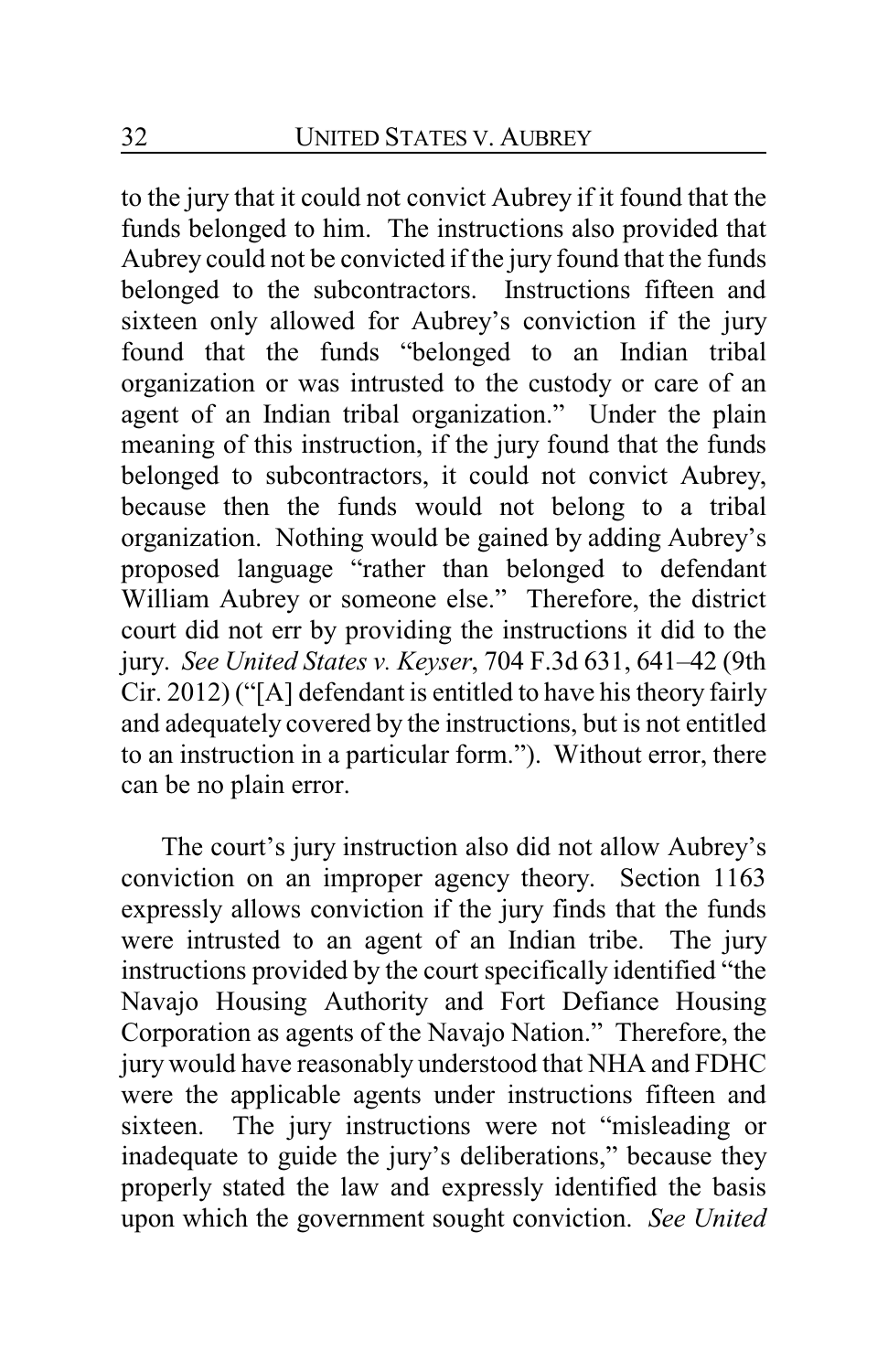*States v. Johnson*, 680 F.3d 1140, 1147 (9th Cir. 2012) (quoting *United States v. Holmes*, 229 F.3d 782, 786 (9th Cir. 2000) (internal quotation marks omitted)). Thus, the district court did not commit error, plain or otherwise, in providing the jury the instructions that it did.

#### **IV.**

Aubrey challenges two sentencing enhancements that the district court imposed: (1) a sixteen-level increase pursuant to U.S.S.G. § 2B1.1(b)(1)(I) for loss more than \$1,000,000 but not more than \$2,500,000; and (2) a two-level enhancement for abuse of trust pursuant to U.S.S.G. § 3B1.3.

#### *A. Sixteen-level increase*

We review a district court's factual calculation of the amount of loss under the Guidelines for clear error. *United States v. Stargell*, 738 F.3d 1018, 1024 (9th Cir. 2013). "A reviewing court must ask whether, 'on the entire evidence,' it is 'left with the definite and firm conviction that a mistake has been committed." *Id.* (alterations omitted) (quoting *Easley v. Cromartie*, 532 U.S. 234, 242 (2001)).

Looking at all of the evidence in this case, the district court did not clearly err by finding a loss more than \$1 million, but not more than \$2.5 million. When making its sentencing determination, the district court pointed to two measures, both of which indicated a loss greater than \$1 million but less than \$2.5 million. The district court reasoned:

> I have concluded that because of the failure to pay contractors for whom funds had been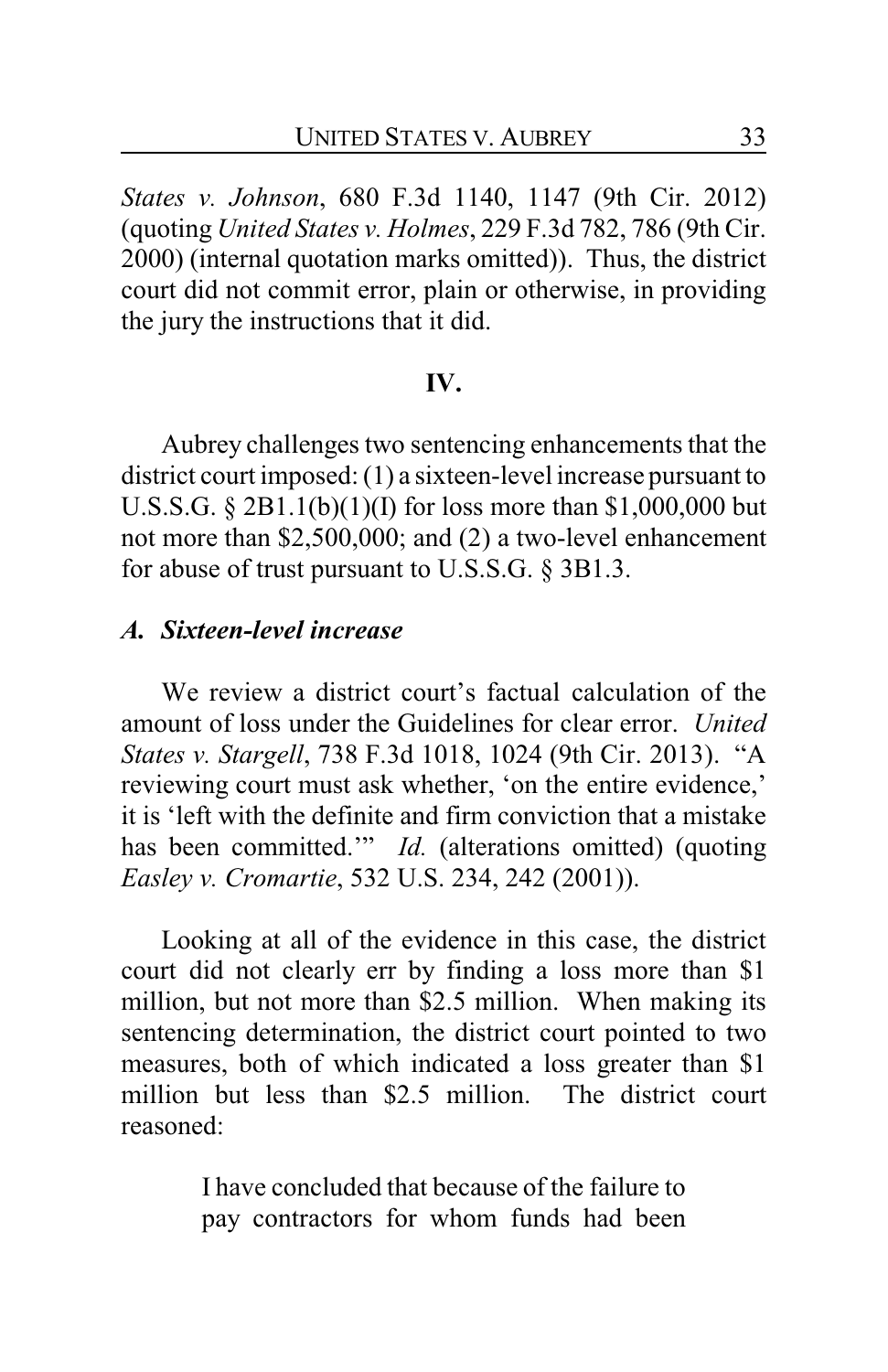requisitioned, there was a cascade of consequences including the fact that NHA had to take steps at that point–once they learned that at least one contractor hadn't been paid with requisition monies, they had to pull the plug, and that caused consequential damages that exceeded \$1 million. The NHA figure is 2.2 million.

The district court then noted that it "put some stock in Hoogoian['s] analysis, but [it didn't] rest [its] decision entirely on that in finding that the loss amount was more than \$1 million but less than \$2,500,000." Hoogoian's analysis indicated that \$1,989,339 of NAHASDA funds were spent for Aubrey's personal use. Other evidence, presented at trial also supports the enhancement. The FDHC bankruptcy audit indicated that Lodgebuilder owed \$1,562,921 to contractors who had worked on the Chilchinbeto project and that Lodgebuilder should have had access to \$4,501,341 in allocated NAHASDA grant funds to pay those contractors. However, the NAHASDA funds were not used for their designated purpose. Thus, even though Aubrey presents alternative theories about why the amount of loss should be less, the district court's finding is not clearly erroneous. *See United States v. Reed*, 80 F.3d 1419, 1424 (9th Cir. 1996) ("Where there are two permissible views of the evidence, the factfinder's choice between them cannot be clearly erroneous.") (quoting*Anderson v. City of Bessemer*, 470 U.S. 564, 574 (1985)).

## *B. Two-level enhancement*

The Guidelines prescribe a two-level enhancement "[i]f the defendant abused a position of public or private trust . . .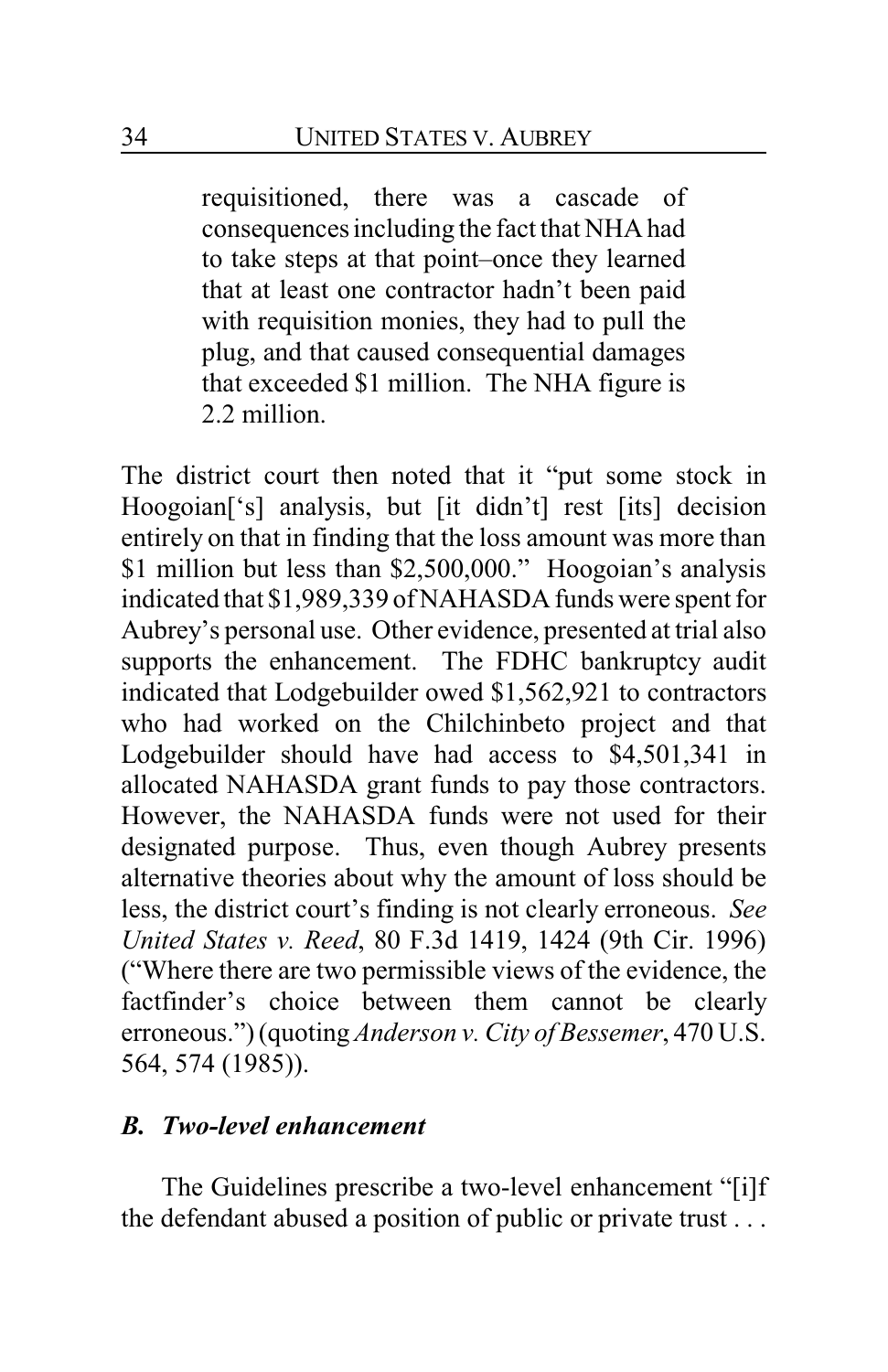in a manner that significantly facilitated the commission or concealment of the offense." U.S.S.G. § 3B1.3.

As a preliminary matter, we first address Aubrey's contention that the enhancement in § 3B1.3 cannot apply in his case, because an abuse of trust or skill is included in the offense of his conviction. We review this argument de novo, because it involves interpretation § 3B1.3 of the Sentencing Guidelines. *See United States v. Gomez-Leon*, 545 F.3d 777, 782 (9th Cir. 2008). Section 3B1.3 provides:

> If the defendant abused a position of public or private trust, or used a special skill, in a manner that significantly facilitated the commission or concealment of the offense, increase by 2 levels. This adjustment may not be employed if an abuse of trust or skill is included in the *base offense level* or specific offense characteristic.

(emphasis added). According to Aubrey, the second sentence of § 3B1.3 precludes its application to his case, because the offense he was convicted of included "an abuse of trust or skill." However, Aubrey misinterprets § 3B1.3. In *Laurienti I*, this court clarified, "The [abuse-of-trust] enhancement is inapplicable only if the *base offense level* necessarilyincludes an abuse of trust, regardless whether the defendant's *offenses of conviction* include an abuse of trust." 611 F.3d at 556 (alteration in original). Therefore, it is the base offense level that matters, not the offense of conviction. Here, the base offense level of Aubrey's charges was derived from U.S.S.G. § 2B1.1. In *United States v. Ajiboye*, we held: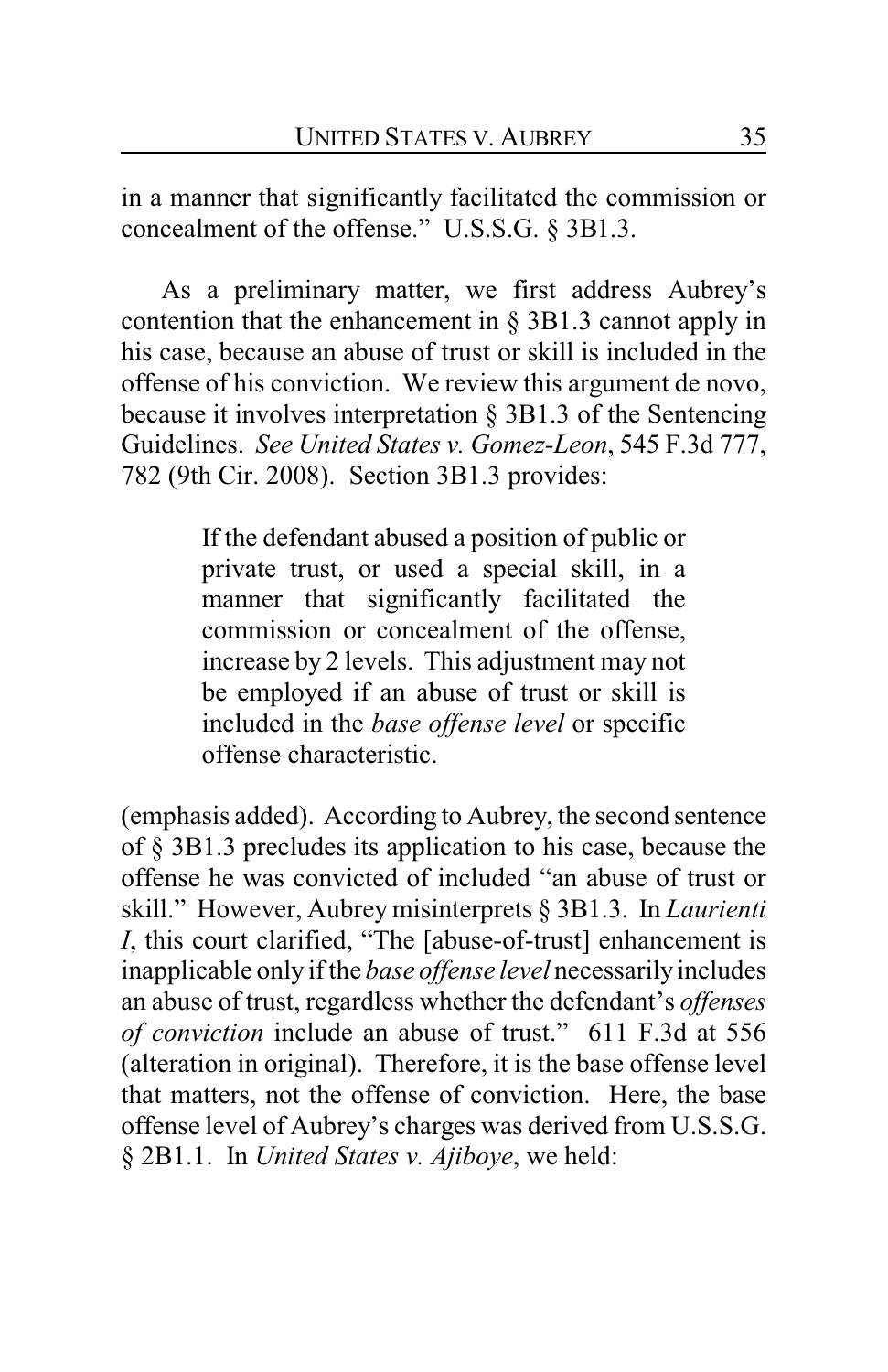Ajiboye was assigned a base offense level of 4 under Section 2B1.1(b)(1) ("Larceny, Embezzlement, and Other Forms of Theft"). This provision of the Guidelines does not include "an abuse of trust or skill" in it. Ajiboye's two-level enhancement for abuse of a position of trust thus cannot be attacked on that basis.

961 F.2d 892, 895 n.4 (9th Cir. 1992). Under *Ajiboye*, the base offense level in Section 2B1.1 does not include an abuse of trust or skill. Therefore, Aubrey's preliminary argument fails.

We now address the district court's application of § 3B1.3 to the facts of Aubrey's case. We review a district court's application of an abuse-of-trust enhancement under a twostep analysis. *See United States v. Laurienti* (Laurienti II), 731 F.3d 967, 973 (9th Cir. 2013). First, we determine "[w]hether a defendant acted from a 'position of trust' as defined by the Guidelines" under de novo review. *Id.* Then, "[i]f we decide that the defendant held a position of trust, we review for clear error the [district] court's decision whether the defendant's abuse of his position significantly facilitated the offense." *Id.*

Turning to the first step of the "abuse of trust" analysis, Aubrey was in a position of trust. "[T]he presence or lack of 'professional or managerial discretion'represents the decisive factor in deciding whether a defendant occupied a position of trust." *Id.* (quoting *United States v. Contreras*, 581 F.3d 1163, 1166 (9th Cir. 2009)). "A defendant has this discretion when, because of his or her special knowledge, expertise, or managerial authority, he or she is trusted to exercise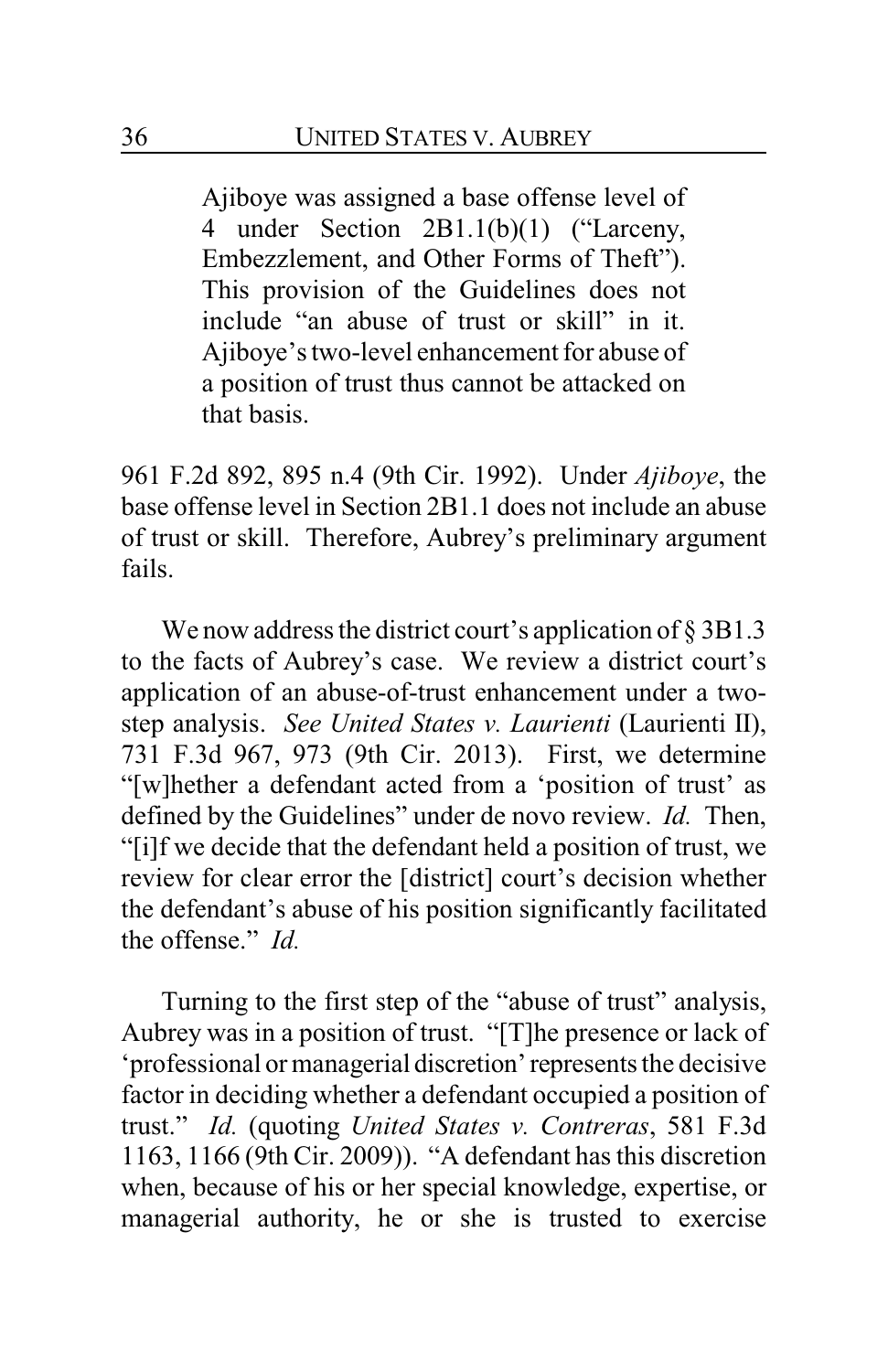substantial discretionary judgment that is ordinarily given considerable deference." *Id.*(citation and alterations omitted). Aubrey argues that "[w]hile [he] had professional and managerial discretion with respect to his private for-profit company Lodgebuilder, he did not have that same position within FDHC or NHA to warrant this enhancement." This argument is contradicted by the evidence presented at trial. Trial evidence supported the conclusion that FDHC delegated financial management of the Chilchinbeto project to Aubrey's company, that his company then stepped into the shoes of FDHC, and that Aubrey had "the real authority" at FDHC, because he "handle[d] all of the finances." The district court looked at these facts and concluded:

> This case is more than a simple case of misapplication. It involves a person who was really controlling the entire operations of a nonprofit and combining millions of dollars in–running millions of dollars through a personal account, combining it with trust monies, and then gambling and doing the other things that were evidenced during the trial.

Reviewing the evidence of this case de novo, we conclude that the district court did not err by concluding that Aubrey occupied a position of trust.

Under the second prong, the district court found that Aubrey's position of trust facilitated the crime. This finding is reviewed for clear error. *Id*. We conclude that the district court's finding was not clearly erroneous. The evidence showed that FDHC handed Aubrey millions in grant funds and exercised little oversight as he shifted the funds among